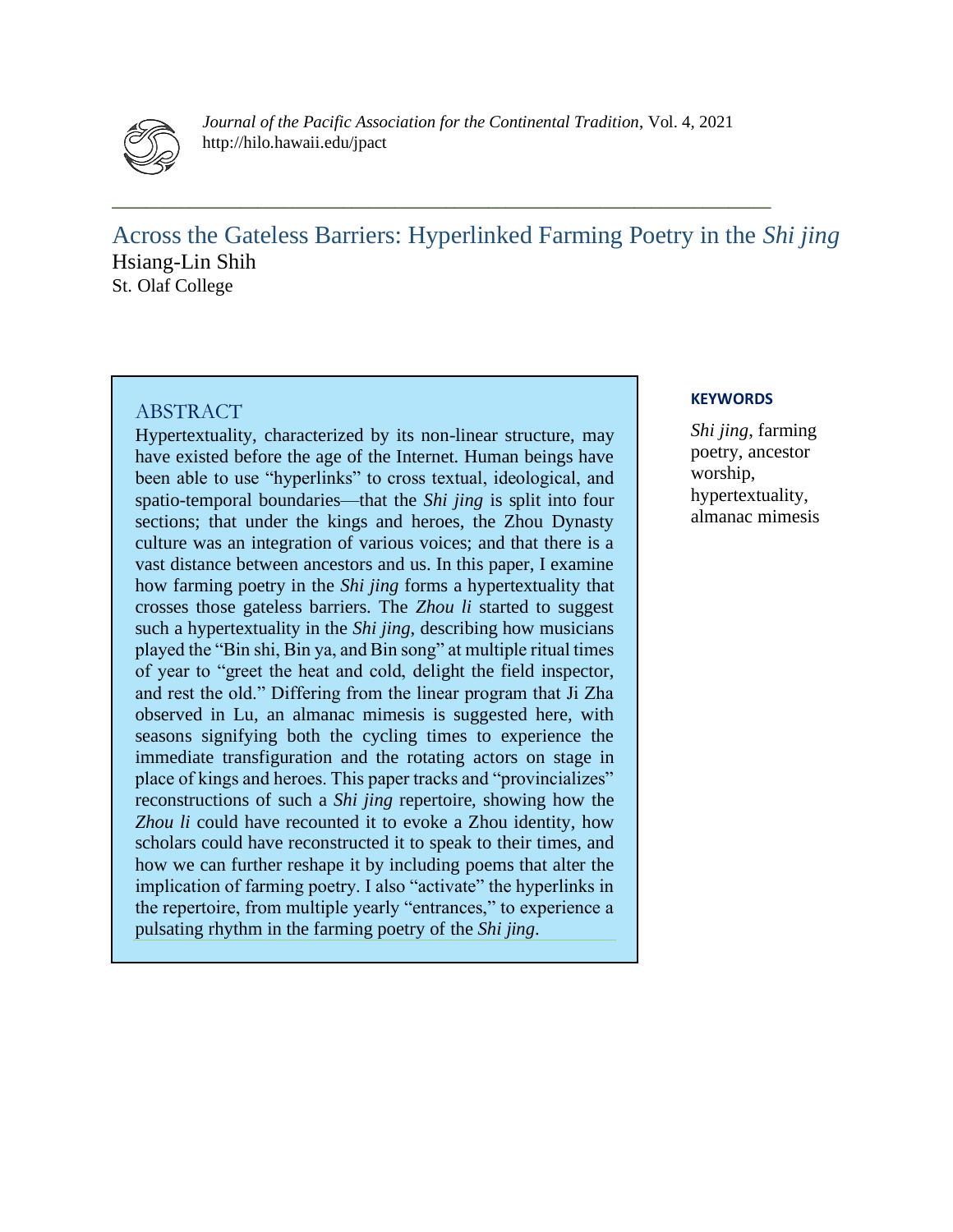# **1. Hyperlinked Farming Poetry**

Hypertextuality, characterized by its nonlinear structure, may have existed before the age of the Internet.<sup>1</sup> Human beings have been able to use "hyperlinks" to cross textual, ideological, and spatio-temporal boundaries: The textual is the illusion that texts are closed, static, and autonomous:  $2^2$ the ideological is the conventional approaches set by the main discourses in the field; and the spatio-temporal is the vast distance between ancestors and  $us^3$ . Such boundaries are obvious in the scholarship of the *Shi jing* 詩經, the earliest anthology of Chinese poems. Textually, it is split into four sections in the received version: the "Airs" (Feng 風), "Minor Odes" (Xiao ya 小雅), "Major Odes" (Da ya 大雅), and "Hymns" (Song 頌). Ideologically, the hymns about the royal houses, the odes about the kingly work, and the airs about multiple states have given an impression that under the kings and heroes, the Zhou Dynasty (1045–256 BCE) culture was an integration of various voices.<sup>4</sup>

In this paper, I examine how farming poetry forms a unique voice—or a hypertextuality of the Zhou culture. Just as hypertexts form a nonlinear universe on the Internet, so do farming poems in the *Shi jing*. Without activation, the poems are like any other poems in the *Shi jing*, serving as part of the comprehensive, well-ordered representation of the realm. But upon activation at their corresponding times—or entrances—the poems can receive the heat, greet the cold, delight the field inspector, or rest the old, according to a Warring States period (480–221 BCE) ritual text.

By "Warring States period ritual text," I am referring to the *Zhou li* 周禮, an "idealistic rendering of a complete Zhou-style ritual bureaucracy" attributed to the Duke of Zhou 周  $\Diamond$  (fl. 1043 BCE) but now believed to be a work compiled in the Warring States period.<sup>5</sup> It describes how musicians played the "Bin shi" 豳詩, "Bin ya" 豳雅, and "Bin song" 豳頌 literally, "Bin poem(s)," "Bin ode(s)," and "Bin hymn(s)," which are presumably various parts of the *Shi jing*—as follows:

<sup>\*</sup>This article is dedicated to Professor C.H. Wang.

<sup>&</sup>lt;sup>1</sup> According to Laura Shackelford, hypertextuality can be "a figure for narrative complexity that is assumed to transcend its particular, material manifestation in print or online." Shackelford reminds us that narrative terms are "comparable, not opposed, to those used to characterize the rhetorical forms privileged within digital hypertext." See Laura Shackelford, "Narrative Subjects Meet Their Limits: John Barth's "Click" and the Remediation of Hypertext," *Contemporary Literature* 46.2 (Summer, 2005): 275–310, especially 292.

<sup>2</sup> María Jesús Martínez-Alfaro tells how the concept of intertextuality arose in the late 1960s, when Julia Kristeva was struggling against "the bourgeois ideology of the autonomy and unity of individual consciousness and the self-contained meaning of texts." To undermine such an authoritative voice, Kristeva coined the terminology of "intertextuality" and proposed that "any text is the absorption and transformation of another." See María Jesús Martínez-Alfaro, "Intertextuality: Origins and Development of

the Concept," *Atlantis* XVIII 1-2 (1996): 275, 277; Julia Kristeva, "Word, Dialogue, and Novel," in *Desire in Language: A Semiotic Approach to Literature and Art*, eds. Leon S. Roudiez, trans. Thomas Gora et al. (1977; New York: Columbia U. P., 1980), 66. <sup>3</sup> While Julia Kristeva and Roland Barthes see the boundless network of intertextuality, Foucault sees the disciplinary role of the networks of power. Martínez-Alfaro observes that Foucault "does not agree with Barthes' isolation of the text from history and ideology." See Martínez-Alfaro, 282; Michel Foucault, "The Discourse on Language," in his *The Archeology of Knowledge and the Discourse on Language*, trans. A. M. Sheridan Smith (1971; New York, Harper & Row, 1972), 215–37.

<sup>4</sup> Erica Brindley, *Music, Cosmology, and the Politics of Harmony in Early China* (Albany: State University of New York Press, 2011), Part One "Music and the State."

<sup>5</sup> Constance A. Cook, *Ancestors, Kings, and the Dao*  (Cambridge, MA: Harvard University Asia Center, 2017), 150.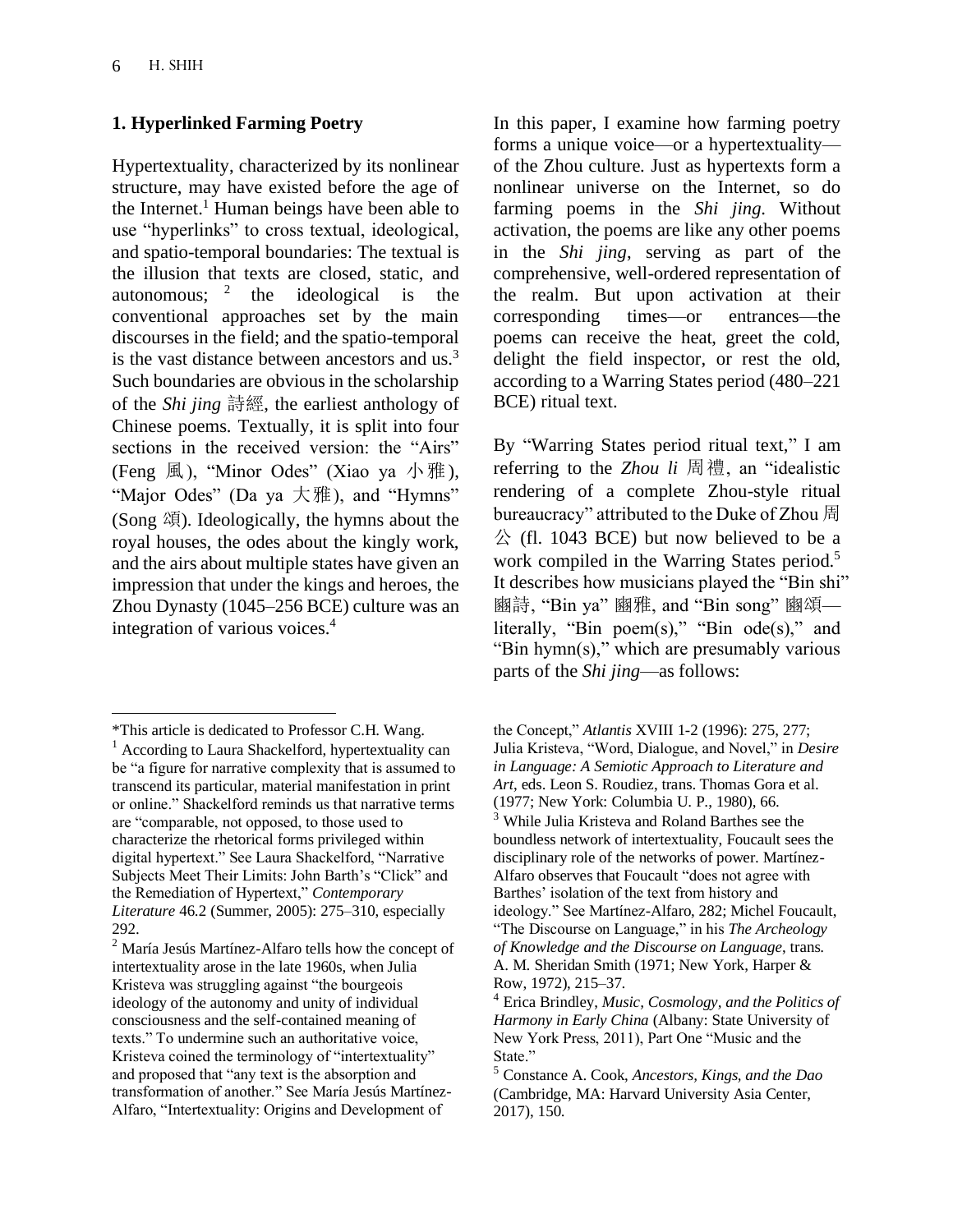The *yuezhang* are in charge of earthen drums and the Bin flutes. On the Mid-Spring day, the musicians beat the earthen drums and play the "Bin shi" [with the Bin flutes] in the morning, to receive the heat; on the Mid-Autumn day, when greeting the cold at night, the musicians also do so. When the state is praying to Field Grandfather for harvest, the musicians play the "Bin ya" [with the Bin flutes] and beat the earthen drums to delight the field inspector. When the state makes the *la*ritual offering, then the musicians play the "Bin song" [with the Bin flutes] and beat the earthen drums to rest the old.<sup>6</sup>

籥章: 掌土鼓, 豳籥。中春, 晝擊土鼓, 龡豳詩,以逆暑。中秋,夜迎寒,亦如 之。凡國祈年於田祖,龡豳雅,擊土鼓, 以樂田畯。國祭蠟,則龡豳頌,擊土鼓, 以息老物。

This performance drastically differs from the linear program that the Chu prince Ji Zha 季札 observed in 544 BCE. According to the *Zuo zhuan* 左傳, when Ji Zha travelled to the Lu court to observe the Zhou music, the songs and dances were performed all in one concert, from those that represent the regional to those that represent the royal.<sup>7</sup> In contrast, the "Bin shi," "Bin ya," and "Bin song" are respectively performed at a ritual that marks a particular time of year, though all to the earthen drums and the Bin flutes. In order to "click open" the "hyperlinks" and hear the agricultural voice of the Zhou culture, one has to wait for the right time and have the *yuezhang* play the right music.

The problem is that we only know *when* and *how* to click open the hyperlinks, but not *where*. The *Zhou li* does not specify to which *Shi jing*  texts the "Bin shi," "Bin ya," and "Bin song" refer. Zhu Xi 朱熹  $(1130-1200)$  suspects that the "Bin shi" refers to poem 154 "Qi yue"  $\pm$ 月 or "The Seventh Month," and the "Bin ya" and the "Bin song" refer to the other poems "composed to describe farming activities" respectively found among the "Odes" and "Hymns" sections:

The *yuezhang* play the "Bin shi" [with the Bin flutes] to receive the heat and greet the cold—this is already mentioned in [my comments on] the poem "The Seventh Month." [...] Among the "Odes" and "Hymns," all the poems composed to describe farming activities can be labeled as "Bin" poems. <sup>8</sup>

籥章龡豳詩以逆暑迎寒,已見於〈七月〉 之篇矣。[...] 雅頌之中凡為農事而作者, 皆可冠以「豳」號。

To distinguish these farming poems from the poems in the "Bin feng" 豳風 section, I call "Bin shi," "Bin ya," and "Bin song" collectively "the repertoire of Bin." The "Bin feng" section consists of poems 154–160 in the received *Shi jing*, whereas the repertoire of Bin, according to Zhu Xi, consists of poem 154 (Bin shi), poems 209, 210, 211, 212 (Bin ya), and

<sup>6</sup> *Zhou li zhushu* 周禮注疏, in *Shisanjing zhushu* 十三 經注疏, ed. Ruan Yuan 阮元 (1816; Taipei: Yiwen yinshuguan, 1965), 367–68 (24.6b–24.8b).

<sup>7</sup> Alexander Beecroft discusses possible agendas behind the sequencing of the "Airs" in the performance for Ji Zha versus in the received text. See his "Authorship in the *Canon of Songs (Shi jing)*," in *That Wonderful Composite Called Author: Authorship in* 

*East Asian Literatures from the Beginnings to the Seventeenth Century*, ed. Christian Schwermann and Raji C. Steineck, 69–110 (Leiden, Netherlands: Brill, 2014), 82–88.

<sup>8</sup> Zhu Xi 朱熹, *Shi jizhuan* 詩集傳, ed. Zhao.

Changzheng 趙長征 (Beijing: Zhonghua shuju, 2018), 153.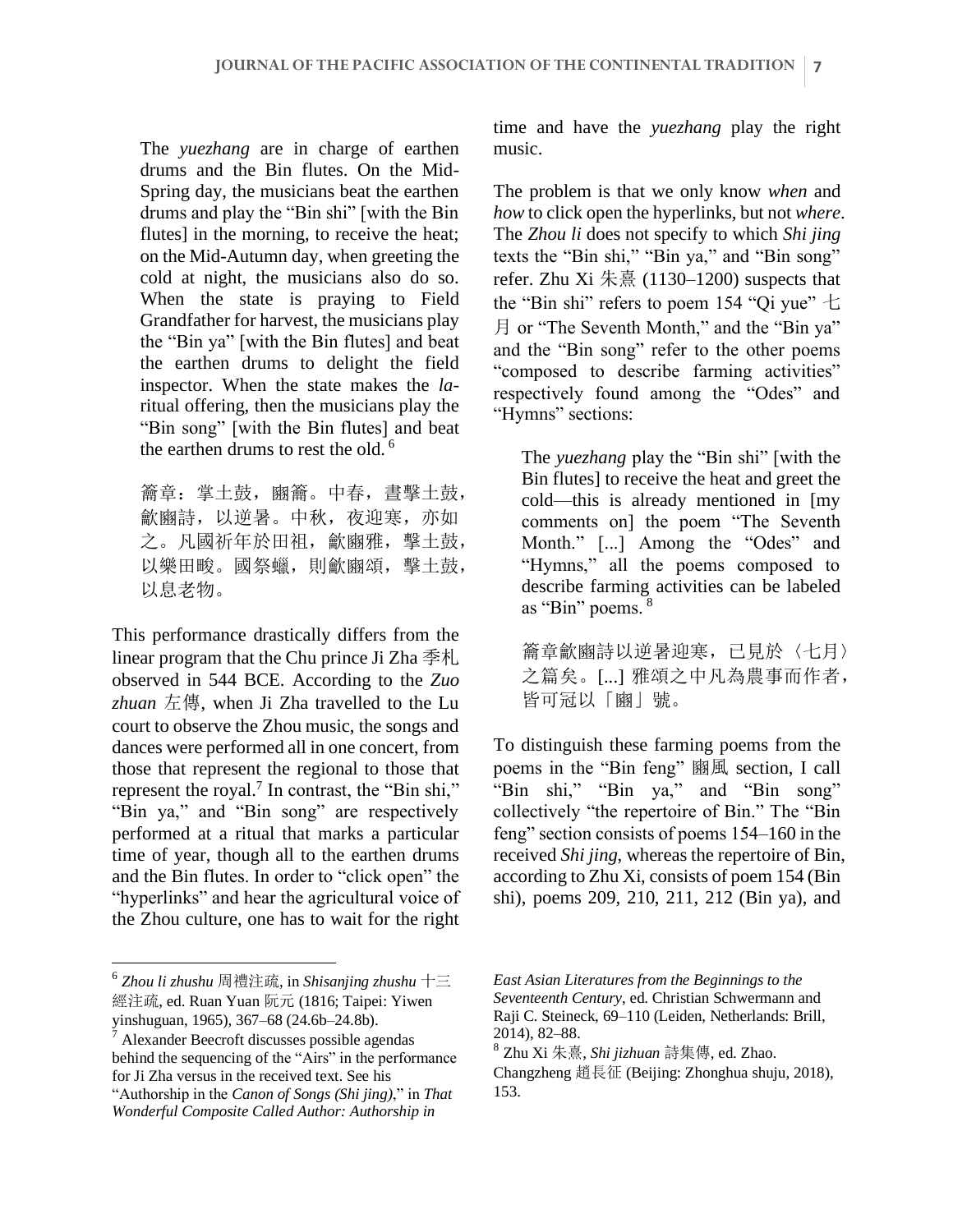poems 275, 276, 277, 279, 290, 291 (Bin song). $9$ 

Bin 豳 is the ancestral land of the Zhou people. What Zhu Xi does not explain is why the *Zhou li* associates farming poems with the ancestral land of the Zhou people. This discrepancy gives rise to other attempts to decipher what the *Zhou li* means by "Bin shi," "Bin ya," and "Bin song." Modern scholar Li Shan 李山, for example, proposes to include poems that are supposed to be performed *to the music of Bin* and *about ancestor worship*. He identifies poem 154 with the "Bin shi," for it is from the "Bin feng" section (presumably performed *to the music of Bin*) and is traditionally read as celebration of ancestors (thus *about ancestor worship*);  $^{10}$  poems 245 and 250 from the "Major Odes" section with the "Bin ya," for these two poems are about Lord Millet and Liu the Duke, the early ancestors who are supposed to be worshiped at Bin to the music of Bin; poem 275 from the "Hymns" section with the "Bin song," for it is also about Lord Millet.<sup>11</sup>

Arthur Waley also sees ancestor worship in many farming poems when translating the *Shi jing* into English. He not only includes poems seemingly more about ancestor worship in the category of "agriculture," but also notes that

<sup>9</sup> Zhu Xi, *Shi jizhuan*, 153, 244, 356.

poem 210, which he puts in the category of "sacrifice," "deals largely with agriculture."<sup>12</sup> Waley's categories differ from the traditional sections of the "Airs," "Minor Odes," "Major Odes," and "Hymns." In his translation titled *The Book of Songs*, Waley decides to omit 15 poems and categorize the remaining 290 poems into 17 subject matters: courtship, marriage, warriors and battles, agriculture, blessings on gentle folk, welcome, feasting, the clan fest, sacrifice, music and dancing, dynastic songs, dynastic legends, building, hunting, friendship, moral pieces, lamentations. These categories evoke the Trojan War, which was sparked by "courtship" and "marriage" between Helen and Paris. "Agriculture" that follows "Warriors and battles" in turn evokes the generous Phthia, where Achilles, the tired war hero, dreamed of returning to. The "agriculture" category consists of poems 275, 276, 277, 279, 290, 291, 154, 190, 211, 212. Among those, poems 275, 276, 277, 279, 290, 291 are from the "Hymns" section and thus can be part of the "Bin song" (although Waley does not mention the repertoire of Bin at all); poem 154 can be the "Bin shi" (according to Zhu Xi and Li Shan); poem 190 is about shepherding, making Waley's selection of *Shi jing* poems sound similar to Western pastoral poetry; $^{13}$  and

<sup>13</sup> In Chinese field-and-garden poetry, occupied with grains, vegetables, weeds, chickens, and dogs, sheep and cattle are optional. Western pastoral scenes, however, cannot do without sheep and cattle. See Charles Kwong, "The Rural World of Chinese 'Farmstead Poetry' (*Tianyuan Shi*): How Far Is It Pastoral?" *Chinese Literature: Essays, Articles, Reviews* 15 (December 1993): 57–84. Also see Francesca Bray, "Where Did the Animals Go? Presence and Absence of Livestock in Chinese Agricultural Treatises," in *Animals Through Chinese History: Earliest Times to 1911*, eds. Roel Sterckx, Martina Siebert, and Dagmar Schäfer (New York: Cambridge University Press, 2019), 118–38.

 $10$  The "Xiao xu" 小序 (Small Preface) reads: "The Seventh Month' is to present the kingly work. The Duke of Zhou suffered from a factious incident. Therefore, by presenting how Lord Millet and the deceased lords brought good influences to people, he conveyed how difficult the kingly work had been" (七 月,陳王業也。周公遭變,故陳后稷先公風化之所 由,致王業之艱難也). See *Mao shi zhengyi* 毛詩正 義, in *Shisanjing zhushu* 十三經注疏, ed. Ruan Yuan 阮元 (1816; Taipei: Yiwen yinshuguan, 1965), 279 (8- 1.7a). Zhu Xi, on the other hand, decided to leave out the "Small Prefaces" altogether and instead focus on the literal meanings of the *Shi jing* poems. See Li Jingde 黎靖德, comp., *Zhuzi yulei* 朱子語類 (Beijing: Zhonghua shuju, 1986), v.6, *juan* 80, 2078–79.

<sup>11</sup> Li Shan 李山, *Shi jing xidu* 詩經析讀 (Beijing: Zhonghua shuju, 2018), 363–64.

<sup>12</sup> Arthur Waley, trans., *The Book of Songs* (1937; New York: Grove Press, INC., 1960), 159.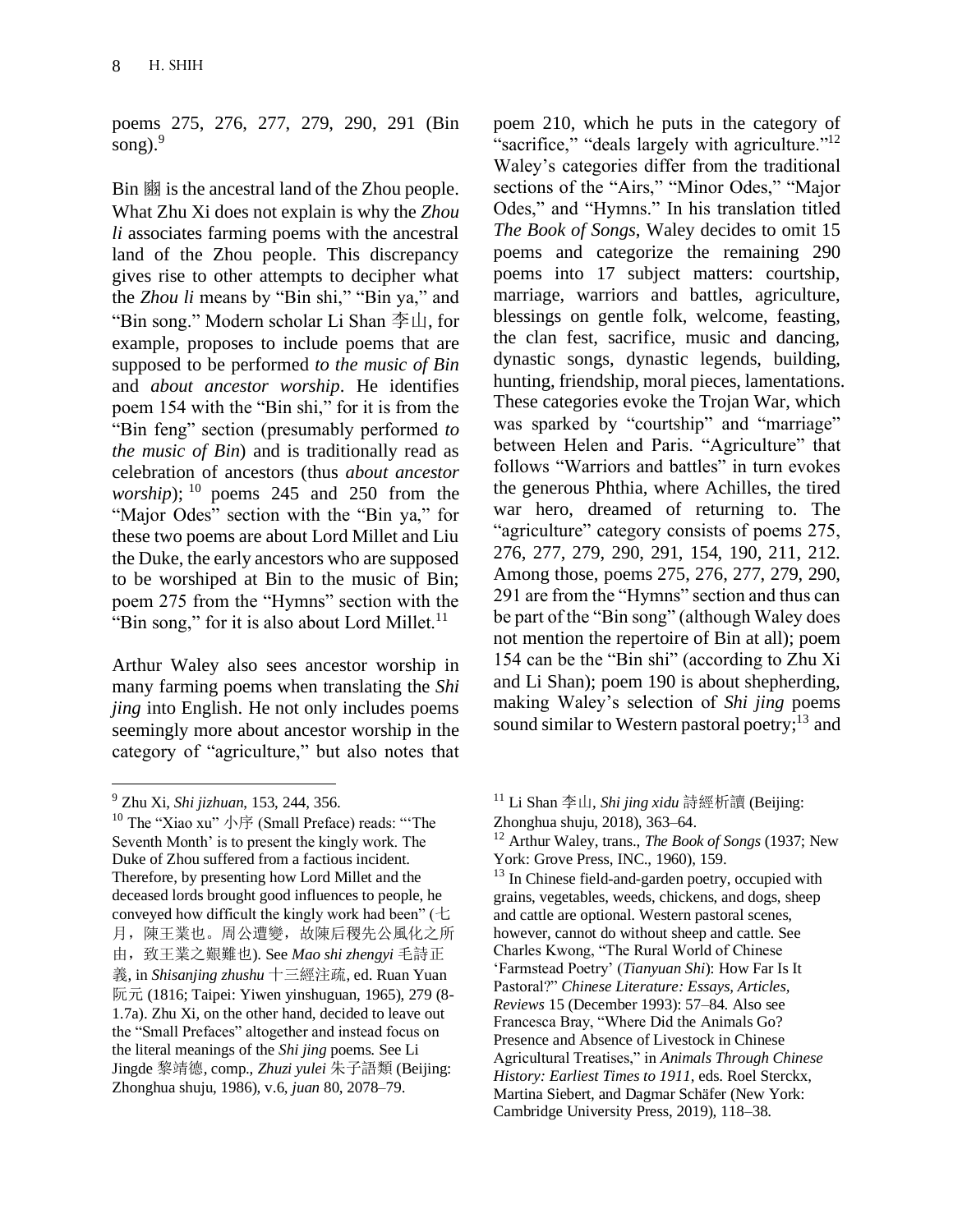finally, poems 211 and 212 are from the "Odes" section and thus can be part of the "Bin ya."

If Waley's translation hooks an audience familiar with the pastoral and Homeric traditions, Professor C. H. Wang challenges the audience: The audience expects to see clash of arms in a Homeric epic, but the heroism in the Zhou culture celebrates rites, music, and agriculture. In other words, agriculture does not only *come after* warriors and their battles, but *goes beyond*. With this cultural heroism in mind, Professor Wang reconstructs from the *Shi jing* an epic titled the *Weniad* (named after the cultural hero King Wen of Zhou 周文王, d.1049 BCE) and a ritual program (dedicated to King Wen of Zhou).<sup>14</sup>Agriculture plays an important role in both the epic and the ritual program. "Farming and sacrifices are brought into a close relationship," Professor Wang observes, "so close that the only apparent purpose of field work is to honor the deity, [Lord Millet]." <sup>15</sup> The relationship between farming and ancestor worship is reaffirmed. The agricultural part of the ritual program, which Professor Wang reconstructs from the "Hymns" section in the sequence of poems 275, 276, 277, 290, 291, 279, 292, can be

considered the "Bin song"; poems 245 and 250, which constitute the beginning of the *Weniad*, are from the "Odes" section and thus can be part of the "Bin ya."

For the repertoire of Bin, Zheng Xuan 鄭玄 (127–200) and his supporters put forward an interesting proposal: Poem 154 "The Seventh Month" embodies the "Bin shi," "Bin ya," and "Bin song" in one poem.<sup>16</sup> Wang Xianqian  $\pm$ 先 謙 (1842–1917) thinks Zheng Xuan's proposal is not to identify specific stanzas respectively with the "Bin shi," "Bin ya," or "Bin song." Instead, the entire poem can be performed in different musical modes for different uses.<sup>17</sup> I will come back to this point in section 3.d. For now, we can highlight the hyperlinked repertoire of Bin in the *Shi jing* as follows:

- "Bin song" 豳頌: poems 275, 276, 277, 290, 291, 279, 292, according to Professor C. H. Wang's reconstruction of the agricultural part of the ancestor worship program.
- "Bin ya" 豳雅: poems 245, 250, 209, 210, 211, 212, among which poems

notes related to the "Bin shi," "Bin ya," and "Bin song" under stanzas 2, 6, 8 of "The Seventh Month." See *Mao shi zhengyi*, 281 (8-1.12a), 285 (8-1.19a), 286 (8- 1.22a). For Kong Yingda's note on the discrepancies between Zheng Xuan's *Zhou li* commentary and *Shi jing* commentary, see *Mao shi zhengyi*, 282 (8-1.13a– b). Generally speaking, Zheng Xuan's *Zhou li* commentary matches stanzas of "The Seventh Month" more closely with the seasonal changes and farming works mentioned in the *Zhou li* passage. His *Shi jing* commentary, on the other hand, focuses more on the *yinyang* forces and the seniority, which reveals a main concern in his time: competitions between the harem and the hierarchy. See Tamara Chin, "Orienting Mimesis: Marriage and the *Book of Songs*," *Representations* 94.1 (Spring 2006): 53–79.

<sup>14</sup> C. H. Wang, *From Ritual to Allegory: Seven Essays in Early Chinese Poetry* (Hong Kong: The Chinese University Press, 1988), 66, 73–114, 1–35. What Professor Wang leaves open to interpretation is the relationship between the cultural hero King Wen and the agricultural hero Lord Millet. Both are celebrated in the ritual program he reconstructs, but we are not sure if there are two impersonators respectively representing King Wen and Lord Millet, and if there are, how the two impersonators interact. Presumably, the part dedicated to King Wen and that to Lord Millet are conducted at different locations (the former in King Wen's temple and the latter in the field) and times (of the day or even of the year).

<sup>15</sup> Ibid., 82.

<sup>16</sup> In his *Zhou li* commentary, Zheng Xuan quotes parts of "The Seventh Month" to explain what the *Zhou li* means by "Bin shi," "Bin ya," and "Bin song." See *Zhou li zhushu*, 367–68 (24.6b–24.8b). In his *Shi jing* commentary, on the other hand, Zheng Xuan provides

<sup>17</sup> Wang Xianqian 王先謙, *Shi Sanjia yi jizhu* 詩三家 義集疏, v.7 (accessed through Internet Archive <https://archive.org/details/02073499.cn/page/n2/mode /2up> on February 23, 2020), 13.12a–b.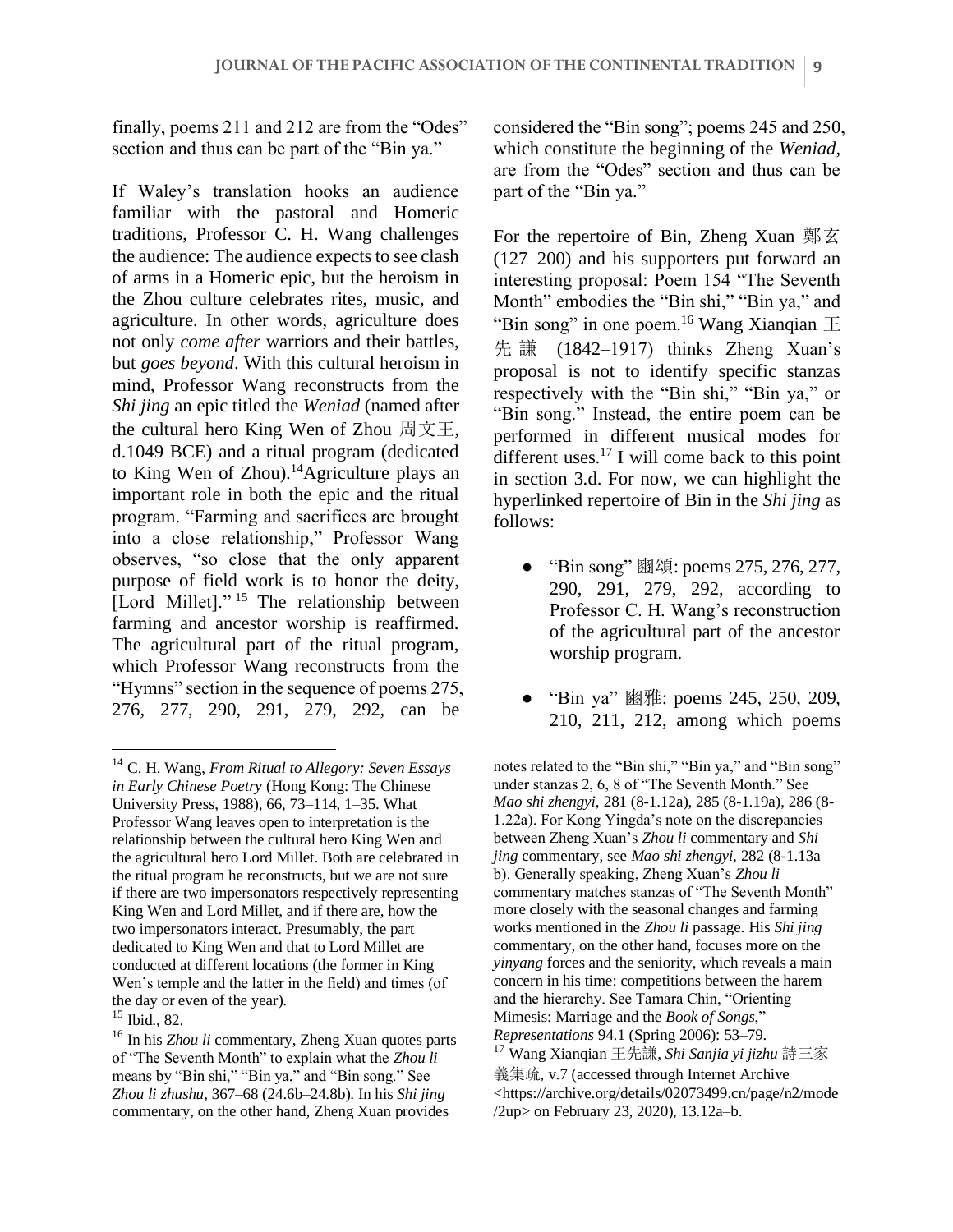245 and 250 are two "Major Odes" about Lord Millet and Liu the Duke, and poems 209, 210, 211, 212 are four "Minor Odes" about farming activities, combining Li Shan's and Zhu Xi's proposals.

● "Bin shi" 豳 詩 : poem 154 "The Seventh Month," which has been identified with the "Bin shi" by almost all the scholars, but interestingly identified with the "Bin shi," "Bin ya," and "Bin song" by Zheng Xuan.

### **2. From Cultural Identity to Almanac Mimesis**

Having highlighted the repertoire of Bin in the *Shi jing*, I would like to revisit the *Zhou li* and examine its agenda. Although attributed to the Duke of Zhou, the *Zhou li* is now believed to be a much later compilation. Its structure and details reflect the "five-phase" cosmology, which was prominent during the Warring States period (480–221 BCE).<sup>18</sup>

The Warring States period witnessed various non-Zhou narratives of ancestry, as Constance A. Cook writes:

Ceremonies linked to the worship of bygone lineage founders were adapted by local courts for the worship of different sets of progenitors and non-Zhou "sage kings" (*shengwang* 聖王), whose cultural affiliations and political achievements, according to Eastern Zhou texts, predated the Zhou.<sup>19</sup>

It could have been in response to the non-Zhou narratives of ancestry in the Warring States period, I argue, that the *Zhou li* evokes Bin. To compete with the other narratives of ancestry, the repertoire of Bin celebrates cultural ancestors (Lord Millet, Liu the Duke, etc.), a cultural way of life (farming), a cultural homeland (Bin), and eventually, a cultural identity. Music and seasons, both of which are essential to the ideal Zhou bureaucracy, also are specified for the performance of the repertoire of Bin. This echoes Li Feng's critical observation that the concept of a Hua-Xia 華夏 or Chinese nation was not articulated until the downfall of the Western Zhou, "at the expense of a total conceptual exclusion of the 'barbarians."<sup>20</sup>

As Dipesh Chakrabarty provincializes European history, we can provincialize the repertoire of Bin. Although Chakrabarty's focus is on the political modernity in South Asia, he also reminds us of something shared in our age of post-colonialism: "European history is no longer seen as embodying anything like a 'universal human history.'"<sup>21</sup> Similarly, the cultural identity in the repertoire of Bin does not embody everything about the farming poetry in the *Shi jing*. There is poem 113 "Shuo shu" 碩 鼠 or "Big Rat," for example, which challenges the ideologized

<sup>18</sup> William G. Boltz, "*Chou li* 周禮," in *Early Chinese Texts: A Bibliographical Guide*, ed. Michael Loewe (Berkeley: The Society for the Study of Early China, 1993), 24–32. Also see Li Ling 李零, *Zixuan ji* 自選集 (Guilin: Guangxi shifan daxue, 1998), 123, 155,

<sup>19</sup> Constance A. Cook, "Ancestor Worship During the Eastern Zhou," in *Early Chinese Religion, Part One: Shang through Han (1250 BC–220 AD)*, eds. John Lagerwey and Marc Kalinowski, v.1 (2009; Boston: Brill, 2019), 238.

<sup>20</sup> Li Feng, *Early China: A Social and Cultural History*  (New York: Cambridge University Press, 2013), 178–

<sup>80.</sup> In his summary of the archeological search for predynastic Zhou, Li Feng also points out the sites "show a typical mixture of cultural elements [...] In fact, recent analyses show that even the dynastic Zhou material culture was no less a body of mixed elements than the pre-dynastic Zhou culture." See Li, *Early China*, 115 and 117.

<sup>21</sup> Dipesh Chakrabarty, *Provincializing Europe: Postcolonial Thought and Historical Difference* (Princeton: Princeton University Press, 2000), 3.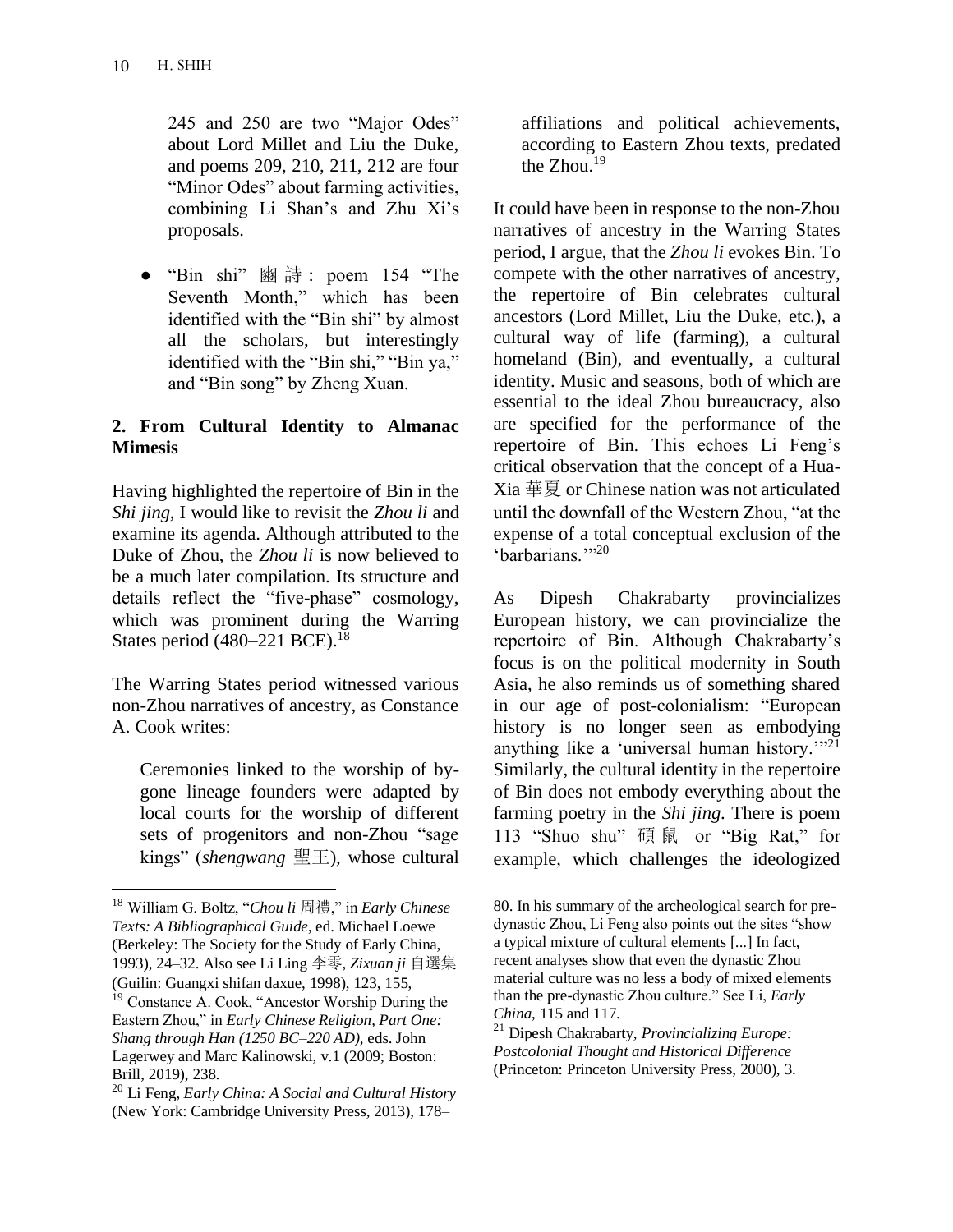narrative of the repertoire of Bin. Its existence demonstrates there is no uniform, glorious agricultural identity, but a voice that vows to leave for the true happy land. The first stanza reads:

- 碩鼠碩鼠 Big rat, big rat, 無食我黍 Do not gobble our millet!
- 三歲貫女 Three years we have slaved for you,
- 4 莫我肯顧 Yet you take no notice of us.
	- 逝將去女 At last we are going to leave you
		- 適彼樂土 And go to that happy land;
		- 樂土樂土 Happy land, happy land,
- 8 爰得我所 Where we shall have our place.<sup>22</sup>

Moreover, the protagonist in a farming poem is not always an ancestor, a king, or a hero. Scholars have found that sometimes the almanac days, months, and seasons are the main characters. Waley compares "The Seventh Month" to Hesiod's (fl. 700 BCE) didactic poem *Works and Days*, <sup>23</sup> which proceeds from the gods and heroes to a farmer's works and days. It differs from epic poetry, Stephanie A. Nelson comments, in its confrontation with the challenges here and now rather than a mythic world:

Homer's kind of epic poetry described a world of long ago, sometimes even, as in Odysseus' wanderings, a world of fairytale. The *Theogony* also described a world of prehistory, a world occurring not in human time, but in the mythic time before the order of Zeus. These were the settings familiar to Hesiod's audience. The *Works and Days*, in contrast, is emphatically set

in human time. It is about how the world is here and now.<sup>24</sup>

Nelson further distinguishes a farmer's works and days from the other parts of Hesiod's *Words and Days* as follows:

At the opening of the poem this "you" was established as Perses, and so it continued, until we reach the farming section. Here Perses drops out. [...] Hesiod has brought together, into one dramatic unity, the stars and winds, the heat and cold, drought and rain, the birds and beast of the forest, the crops and the fields and the oxen who work them, the farmer and his workmen, the small slave-boy and the young girl "still unknown in the works of golden Aphrodite" (*WD* 521), and a crane, a snail, and an octopus. They are united by the drama of Hesiod's seasons.<sup>25</sup>

By drama, Professor C. H. Wang vividly describes the "impulse toward mimesis" in his study of the impersonator in the *Shi jing*. An immediate transfiguration occurred when Agamemnon the hero (or the actor) entered the arena, as well as when King Wen the ancestor (or the impersonator) entered the temple:

As the *kung-shih* [or *gongshi* 公尸, the lord impersonator] approaches and finally enters the temple, the mood of the congregation rises to another height when the musicians play *ssu-hsia* 肆 夏 . The change in the congregation's mood in the temple is comparable to that in an amphitheater when the audience sees the actor entering the arena as Agamemnon supposedly would have done. The actor *is*  Agamemnon. The magic of dramatic art

<sup>22</sup> Waley's translation in *The Book of Songs*, 309.

<sup>23</sup> Ibid., 164.

<sup>24</sup> Stephanie Nelson, *God and the Land: The Metaphysics of Farming in Hesiod and Vergil* (New York: Oxford University Press, 1998), 53. <sup>25</sup> Ibid., 52, 57–58.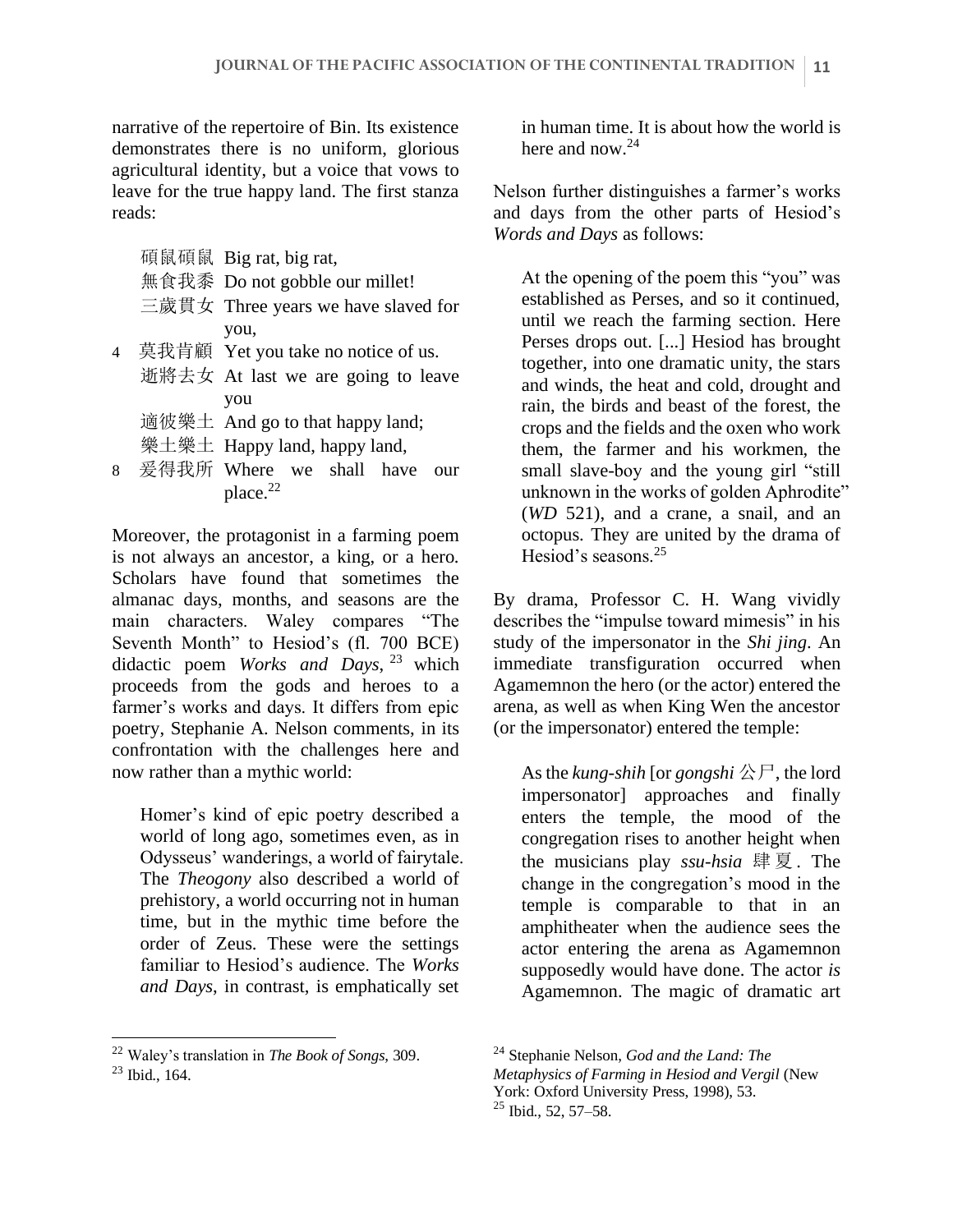rests in this immediate transfiguration, here occurring in the religious mood. $^{26}$ 

I hear the sound then, I hear the weeping willow grow Tossing away its seeds; in the beginning The time between branch-leaving and earthstriking was brief But after seven years, then twelve years, the distance grows (We measure it out in threads of spring rain, but I Can hardly bear the fissures of time) Yang Mu, "Forbidden Game 1"\* 我聽到,於是我聽到苦楝一邊生長 一邊拋落果子的聲音:起初 那辭枝和觸地的時間是短促的 七年後,十二年後那距離越拉越長 (我們用春天的雨絲度量,而我 幾乎無法忍耐那一段分割的時間) 楊牧,禁忌的遊戲 1



In farming poetry, the actors who enter the arena are the seasons, along with the stars and winds, the heat and cold, the farmer and his workmen, etc. as enumerated above by Nelson. Accordingly, I propose to name such dramatic art "almanac mimesis." To experience its immediate transfiguration we have to wait for the right season, but we also always have a chance to cross the gateless barriers between generations—since the seasons always circulate back.

# **3. Activating the Hyperlinks**

### **a. When the State Makes the** *La***-Ritual Offering: To Rest the Old**

Since it was toward the end of the year when I began drafting this passage, let me start by activating the "Bin song" hyperlinks. Zhu Xi suggests that the "Bin song" refers to poems 275, 276, 277, 279, 290, 291. While reconstructing the agricultural part of a ritual program dedicated to King Wen, Professor C. H. Wang incorporates Zhu Xi's identification, expanding and rearranging it into a collection of poems 275, 276, 277, 290, 291, 279, 292.<sup>27</sup> Northfield, a small river town of Minnesota where I am located, just hosted its winter festival with carols around. I think it can be compared to the end-of-year ritual at which the "Bin song" was supposed to be performed. The drums and flutes from the imagined homeland start. I flip to poem 275 "Magnanimous Are You" about Lord Millet:

| 思文后稷 | Magnanimous are you,       |
|------|----------------------------|
|      | Lord Millet,               |
| 克配彼天 | You are worthy of          |
|      | matching Heaven!           |
| 立我烝民 | That we, the thronging     |
|      | people, are fed with grain |

commentary by Joseph R. Allen (Seattle: University of Washington Press, 1993), 119.

 $27$  Wang's translation, ibid., 25–34.

<sup>26</sup> Wang, *From Ritual to Allegory*, 47.

<sup>\*</sup> Yang Mu, "Forbidden Game I" 禁忌的遊戲 1, collected in *Forbidden Games and Video Poems: The Poetry of Yang Mu and Lo Ch'ing,* trans. with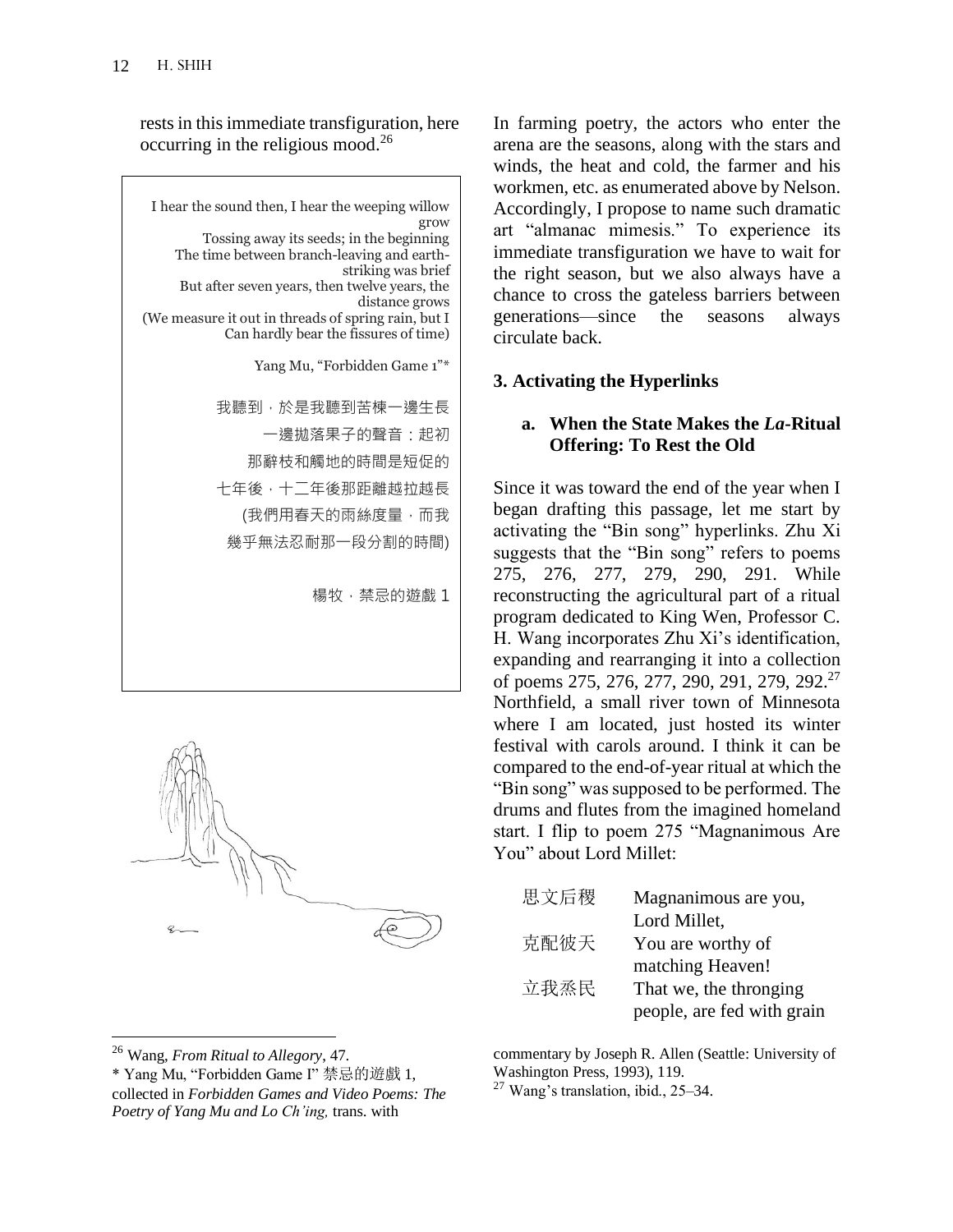| 莫匪爾極  | Is all owing to your                |
|-------|-------------------------------------|
|       | perfection.                         |
| 貽我來牟  | You have given us wheat             |
|       | and barley,                         |
| 帝命率育  | According to god's order,           |
|       | to nourish us all—                  |
| 無此疆爾界 | Not just in this domain or          |
|       | that limit,                         |
| 陳常於時夏 | But to spread the regular           |
|       | needs all over China. <sup>28</sup> |

The landscape is immense in terms of time, space, and spirit. Grand concepts such as Hou Ji 后 稷 (Lord Millet), *zhengmin* 烝 民 (thronging people), Tian  $\overline{\mathcal{F}}$  (Heaven), Di  $\overline{\hat{\mathcal{F}}}$ (god), and Xia 夏 (Chinese nation) are found in one poem. Heaven is connected to the earth. The past is connected to the present. The coverage reaches all over China, "not just in this domain or that limit" (*wu ci jiang er jie*, a longer line that breaks the limit in meaning and in form). The scale and the work are celebrated with the word *wen* 文, which Professor Wang translated as "magnanimous." Magnanimous also is the land we are from, and the place we are returning to.

The drums and flutes from the imagined homeland continue. As soon as we move on to poems 276 and 277, we hear them exhorting the audience to "Come and help to finish the king's work,/ You who are honorably charged with the job."<sup>29</sup> Although the snow flies at the end of the year, the poems take the audience to the fields at the end of the spring.  $30$  The audience seems to refer to the officials of the earlier kings, but it also can refer to us who seek to experience the kingly work.

While poems 276 and 277 focus on the spring, poems 290, 291, and 279 display the yearround farming work from clearing the land, plowing the field, sowing, weeding, and harvesting, to wine making and ritual offering. The presence of the ancestor, god, and king is replaced by the presence of the husband and wife, their children, and the old. Note that poem 290 provides a catalogue of participants: *zhu* 主 (master), *bo* 伯 (eldest son), *ya* 亞 (younger sons), *lü* 旅 (the mass), *qiang* 彊 (the strong ones), *yi* 以 (the carried; the weak/young ones). The master can be the king, but historians associate the master with the head of a minor aristocratic family or a peasant family.<sup>31</sup>

Interestingly, poem 291 starts with almost identical lines (about sowing) that are found in the middle of poem 290; poem 279 has almost the same lines (about harvesting, wine making, and ritual offering) that are found toward the end of poem 290. Confucius is said to delete the repetitions when compiling the *Shi jing*. 32 These repetitions apparently escaped his editorial hands. We see how a set of farming poems could have grown: Lines and stanzas were repeated and branched out, like aerial roots.

The *Zhou li* describes that the "Bin song" is performed to rest the old (*yi xi laowu* 以息老 物). Poem 290 has a line "The long-lived is at rest" (*hukao zhi ning* 胡考之寧) that echoes

<sup>28</sup> Ibid., 27.

<sup>29</sup> Ibid., 28.

 $30$  Ibid., 29.

<sup>31</sup> Tang Lan 唐蘭, *Tang Lan xiansheng jinwen lunji* 唐 蘭先生金文論集 (Beijing: Zijincheng chubanshe, 1995), 212. Zhu Fenghan 朱鳳瀚, *Shang Zhou jiazu xingtai yanjiu* 商周家族型態研究 (1990; *zengding ben*, Tianjin: Tianjin guji chubanshe, 2004), 416.

<sup>32</sup> Sima Qian 司馬遷, *Shi ji* 史記 (Beijing: Zhonghua shuju, 1982), 1936–37 (*juan* 47). Also see Martin Kern, "*Shi jing* de xingcheng" 詩經的形成, in *Zhongguo gudian wenxian de yuedu yu lijie: Zhong Mei xuezhe 'Hongmen duihua' ji* 中國古典文獻的閱 讀與理解——中美學者 "黌門對話" 集, ed. Fu Gang 傅剛 (Beijing: Beijing daxue chubanshe, 2017), 18–45.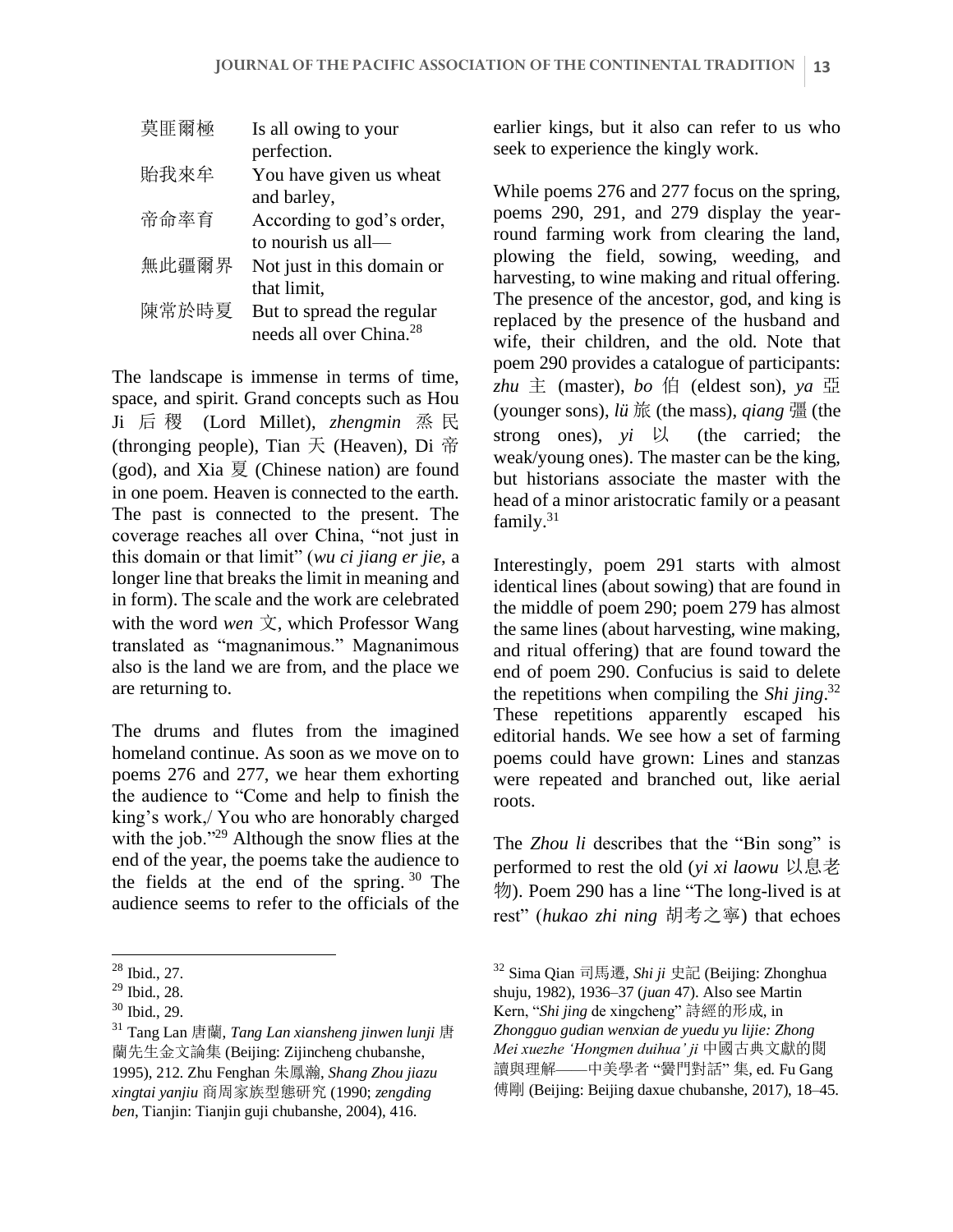the *Zhou li*. Poem 292 has a similar line (*hukao zhi xiu* 胡考之休), but Zheng Xuan reads it as "the good sign of achieving longevity" and Zhu Xi reads it as "the blessing of longevity." The word *xiu*  $\oint$  is read by them as "good sign" and "blessing." I believe poem 292 about ritual offering is just an "aerial root" branching out from poem 290, and  $xiu \nleftrightarrow$  in poem 292 is a synonym of *ning* 寧 in poem 290. These poems indeed constitute the "Bin song" as described by the *Zhou li*.

When the imagined drums and flutes cease, the almanac mimesis of the year-round farming work on the homeland also comes to an end. The snow falls even harder outside of the window, but the warmth of the sacrificial wine that rests the old lingers in the ears. The "Bin song" hyperlinks will not be re-activated until next year.

### **b. When the State is Praying to Field Grandfather for Harvest: To Delight the Field Inspector**

We, however, are eager to "binge" the "Bin ya," which, I propose, consists of poems 245, 250, 209, 210, 211, 212. Poems 245 and 250 are two "Major Odes" about Lord Millet and Liu the Duke; poems 209, 210, 211, and 212 are four "Minor Odes" about farming activities. Since ancestor worship and farming are complementary in reconstructing the ancestral land of Bin, I combine Li Shan's and Zhu Xi's proposals, identifying poems 245, 250, 209, 210, 211, 212 with the "Bin ya."

When the imagined drums and flutes restart at the imagined harvest-praying ritual, we come to the beginning of the Zhou epic: poem 245 "Birth of the Men" and poem 250 "Liu the Duke." Poem 245 celebrates the birth, growth,

and farming work—which includes sacrificial work—of Lord Millet, but there is more: the cycle of agrarian life. The poem reveals in the last two stanzas a self-consciousness that we the audience are performing the same ritual as Lord Millet did:

| 誕我祀如何 | Truly, then, how do we do<br>the sacrifice?             |
|-------|---------------------------------------------------------|
| 或舂或揄  | We pound the grain, we<br>bale it out,                  |
| 或簸或蹂  | We sift it, and we tread it;                            |
| 釋之叟叟  | We wash it the way we hear<br>it sound,                 |
| 烝之浮浮  | And we stream it the way it<br>looks right.             |
| 載謀載惟  | So we plan, so we calculate,                            |
| 取蕭祭脂  | Offering the southernwood<br>and the fat to ancestors,  |
| 取羝以軷  | And the ram to the spirits of<br>the road;              |
| 載燔載烈  | We roast it, and we broil<br>$it-$                      |
| 以興嗣歲  | In order to magnify the<br>coming years.                |
| 卬盛于豆  | We load it in vessels of<br>wood,                       |
| 于豆于登  | In vessels of wood and<br>earthenware.                  |
| 其香始升  | The good smell begins to<br>rise,                       |
| 上帝居歆  | And the god is certainly<br>moved with pleasure:        |
| 胡臭亶時  | This fine smell is surely<br>appropriate!               |
| 后稷肇祀  | [Lord Millet] created the<br>sacrifices                 |
| 庶無罪悔  | Which, with hardly any                                  |
| 以迄于今  | blemish or flaw,<br>Have come down to us. <sup>33</sup> |

*Early China*, eds. Pauline Yu, Peter Bol, Stephen Owen, and Willard Peterson (Berkeley: University of California Press, 2000), 34.

<sup>33</sup> Wang's translation in *From Ritual to Allegory*, 78. Also see Willard Peterson, "Reading *Sheng min*," in *Ways with Words: Writing about Reading Texts from*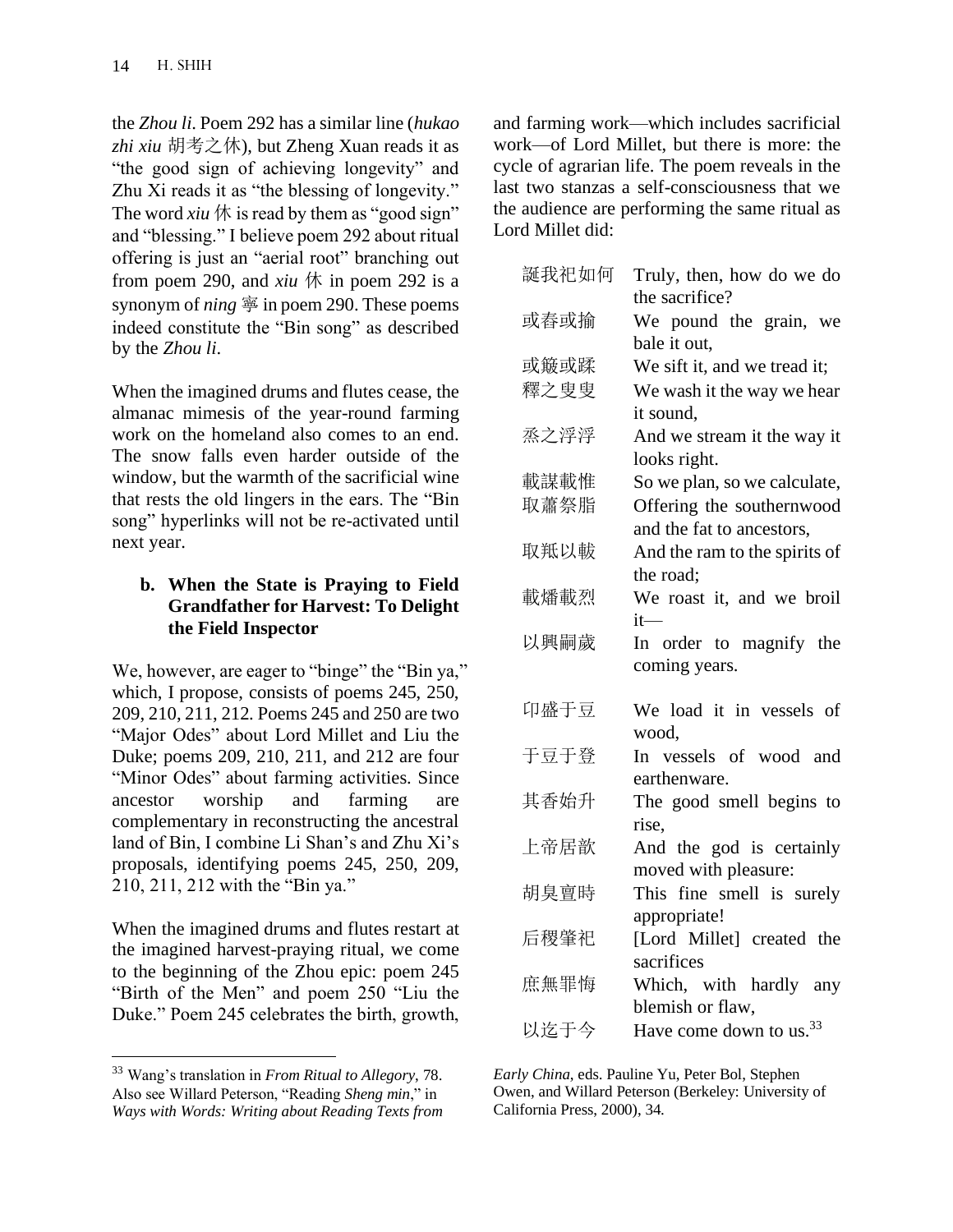Having observed the beginning of everything, we follow Liu the Duke to the ancestral land of Bin in poem 250 to explore the plains, hills, hundred springs, sun's movements, ridges, streams, and river bends. But where exactly was Bin? Waley wisely leaves this Bin to imagination. He notes that Bin "is usually placed to the north of the [J]ing; near Sanshui. But I think the word has a much wider sense and means the territory between the [J]ing and the Wei." In addition, he quotes Li Daoyuan 酈 道 元  $(467-527)$ , who humbly states: "Research in the classics and histories shows that these explanations could all be supported by one ancient authority or another. My own knowledge is too shallow, my experience too superficial to justify me in deciding such questions."<sup>34</sup> When we almost believe that we arrive at *the* land by activating the repertoire of Bin, we realize we should be like Liu the Duke, who "never had a chance to sit at ease" (line 2 of poem 250).

Finally, we arrive at poems 209, 210, 211, 212, which are also like aerial roots shared not only among the four poems, but also between the "Bin ya" and the "Bin song." The exact wording of "They set to work upon the southern acre. / They sow the many sorts of grain" (*chu zai nanmu, bo jue baigu* 俶載南畝, 播厥百穀), for example, is found in poem 212 of the "Bin ya" as well as in poem 290 of the "Bin song."

What distinguishes poems 209, 210, 211, 212 from the "Bin song" poems is the presence of ceremonial roles:<sup>35</sup> lord impersonator (*gongshi*  公尸, who represents the ancestor), descendent (*zengsun* 曾 孫 , who holds the ceremony), Field Grandfather (*tianzu* 田祖, identified with Lord Millet or another pre-dynastic figure, Shennong 神農),<sup>36</sup> and field inspector (*tianjun*  田畯). In the immediate transfiguration, we are not only working with our ancestors but also worshiping ancestors with them. The boundaries between ancestors and us become further blurry.

In terms of whom to worship and what music instruments to use, there are discrepancies between the *Zhou li* and poems 209, 210, 211, 212. The *Zhou li* reads:

When the state is praying to Field Grandfather for harvest, the musicians play the "Bin ya" [with the Bin flutes] and beat the earthen drums to delight the field inspector.<sup>37</sup>

凡國祈年於田祖, 龡豳雅, 擊土鼓, 以 樂田畯。

Similar lines can be found in poem 211, but it is zithers and drums, rather than flutes and drums, that are specified:

| 琴瑟擊鼓                  | We strum zitherns, beat         |
|-----------------------|---------------------------------|
|                       | drums                           |
| 以御田祖                  | To serve Field Grandfather,     |
| 以祈甘雨                  | To pray for sweet rain,         |
| 以介我稷黍                 | So that our millet may be       |
|                       | blessed.                        |
| $\left[\ldots\right]$ |                                 |
| 田畯至喜                  | The field inspector arrives     |
|                       | and is delighted. <sup>38</sup> |

and singing about the ceremony. See Li Shan, *Shi jing xidu*, 562.

<sup>36</sup> For a note on the "Field Grandfather," see Waley, trans., *The Book of Songs*, 169.

<sup>34</sup> Waley, trans., *The Book of Songs*, 244.

<sup>&</sup>lt;sup>35</sup> Observing the multiple roles in poem 209, Martin Kern reads it as a performance text with composite voices. See Martin Kern, "*Shi jing* songs as performative Texts: A Case Study of 'Chu ci' (Thorny Caltrop)," *Early China* 25 (2000): 49–111. On the other hand, Li Shan believes it is a poet reflecting on

<sup>37</sup> *Zhou li zhushu*, 368 (24.7b).

 $38$  Zheng Xuan reads 喜 in this line 田畯至喜 not as 'delighted' 樂 but as 'to give provisions' 饎, which is the reason why he does not read the same line in poem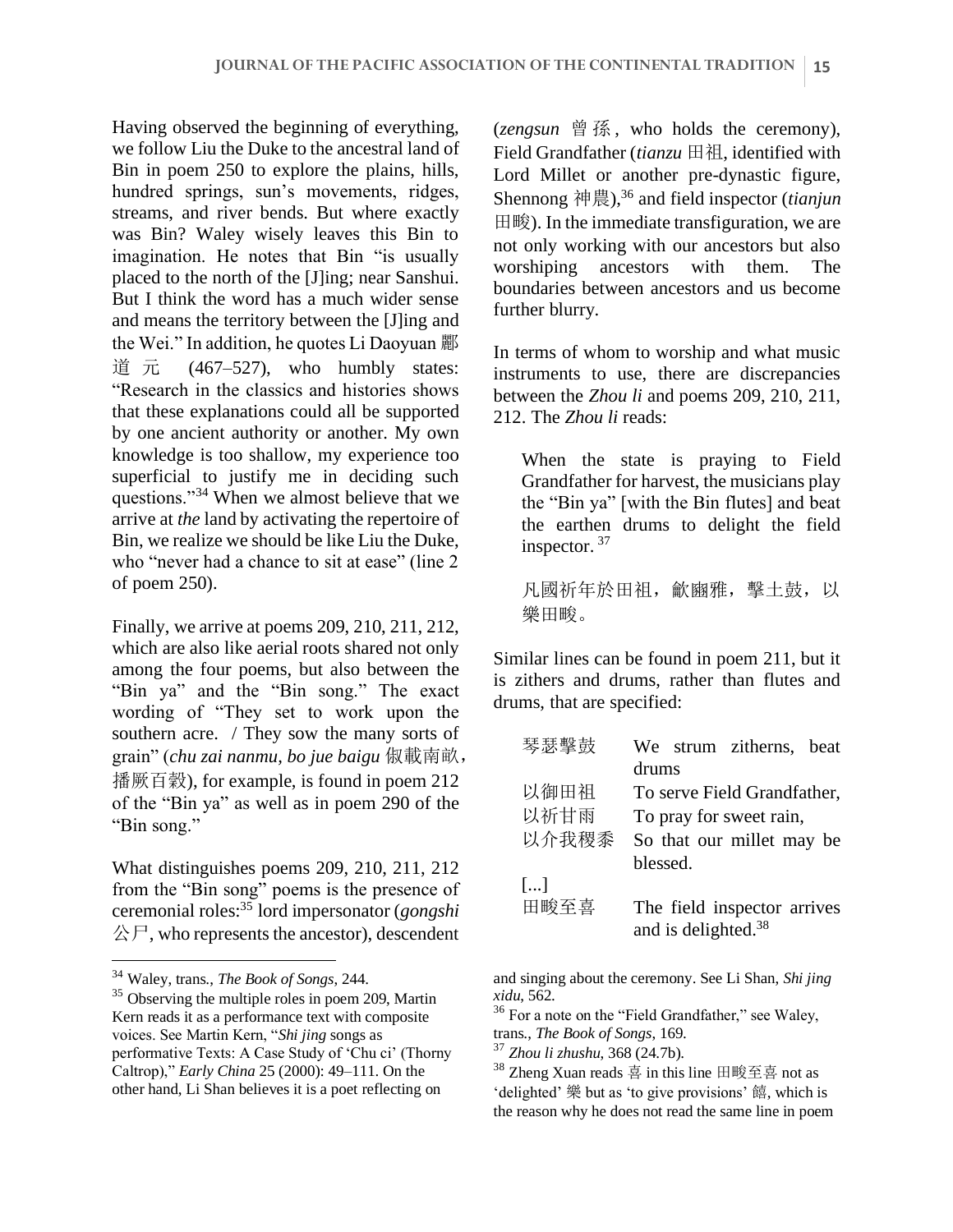A question surfaces: To delight the field inspector, do we strum the zitherns, or play the Bin flutes? Yin Jimei 尹繼美 (fl. 1861) raised this question in the Qing times, along with another question about who is to be worshiped in the repertoire of Bin: Field Grandfather, or more immediate ancestors. When Yin Jimei found these discrepancies, he rejected Zhu Xi's identification of poems 209, 210, 211, 212. Instead, he accepted Jin Lüxiang's 金履祥 (1232–1303) identification of poem 250 "Liu the Duke."<sup>39</sup> Here I include both Zhu Xi's and Yin Jimei's (followed by Li Shan) proposals, for I assume farming and ancestor worship are complementary in reconstructing the ancestral land of Bin. I do not intend to explain away the discrepancies that Yin Jimei pointed out. In fact, poem 154 "The Seventh Month," which is widely identified with the "Bin shi," embraces discrepancies. I will come back to this point in section 3.d.

## **c. The Sense: Adversity Would Never Be Entirely Eliminated from Life**

Lilah Grace Canevard points out a major difficulty in reading Hesiod's *Works and Days*: It consists of tales of Prometheus, Pandora, the Five Ages, a lazy brother, and a farmer's works belonging to days. It "was performed in its entirety, but was also relentlessly excerpted, quoted, and reapplied." Moreover, "Hesiod gives remarkably little advice on how to negotiate these different modes of reading." Canevard then provides this exciting observation:

The book argues that this reticence is linked to the high value Hesiod places on self-sufficiency, which is consistently foregrounded in the *Works and Days* as the Iron Age ideal.<sup>40</sup>

The so-called Iron Age ideal is eloquently summarized by Stephanie A. Nelson in her comparison of Hesiod's *Works and Days* and Virgil's *Georgics*. She observes how Virgil's longing for the golden age, as well as the later Christian idea of a lost paradise, overshadow a distinct quality of Hesiod's *Works and Days*: an awareness of sustainability, which our race of iron is entrusted to foster. Admittedly, farming is never easy. Our race of iron is not privileged as were those of the former ages the Gold, Silver, Bronze, and Hero—which do not require sweat and tears in the field. Still, Hesiod argues, Zeus hides livelihood in the works and days for us:

For now indeed is the race of iron, and never a day's space shall they cease from toiling and wretchedness, nor have a night without continuity of destruction; the gods will give them gnawing anxious cares. Yet even in their evils there shall be a mixture of good. $41$ 

Hesiod's *Works and Days* continues with a long harangue, the first few lines of which read:

<sup>154</sup> as echoing "to delight the field inspector" 以樂田 畯 in the *Zhou li* passage. See *Mao shi zhengyi*, 470 (14-1.9b) and 280 (8-1.9a).

<sup>39</sup> Yin Jimei 尹繼美, *Shi guanjian* 詩管見, v.3 (accessed through Internet Archive <https://archive.org/details/02073414.cn/mode/2up>

on February 23, 2020), 4.28b–29a.

<sup>40</sup> Lilah Grace Canevard, *Hesiod's Works & Days: How to Teach Self-Sufficiency* (Oxford: Oxford University Press, 2015), vii.

<sup>180</sup> Zeus will destroy these also, this race of mortal men,

<sup>41</sup> For the translation by David Grene, see Nelson, *God and the Land*, 13–14. For Nelson's comparison of Hesiod's *Works and Days* and Virgil's *Georgics*, see her "Hesiod, Virgil, and the Georgic Tradition," in *The Oxford Handbook of Hesiod*, eds. Alexander C. Loney and Stephen Scully (Oxford: Oxford University Press, 2018), 368–76.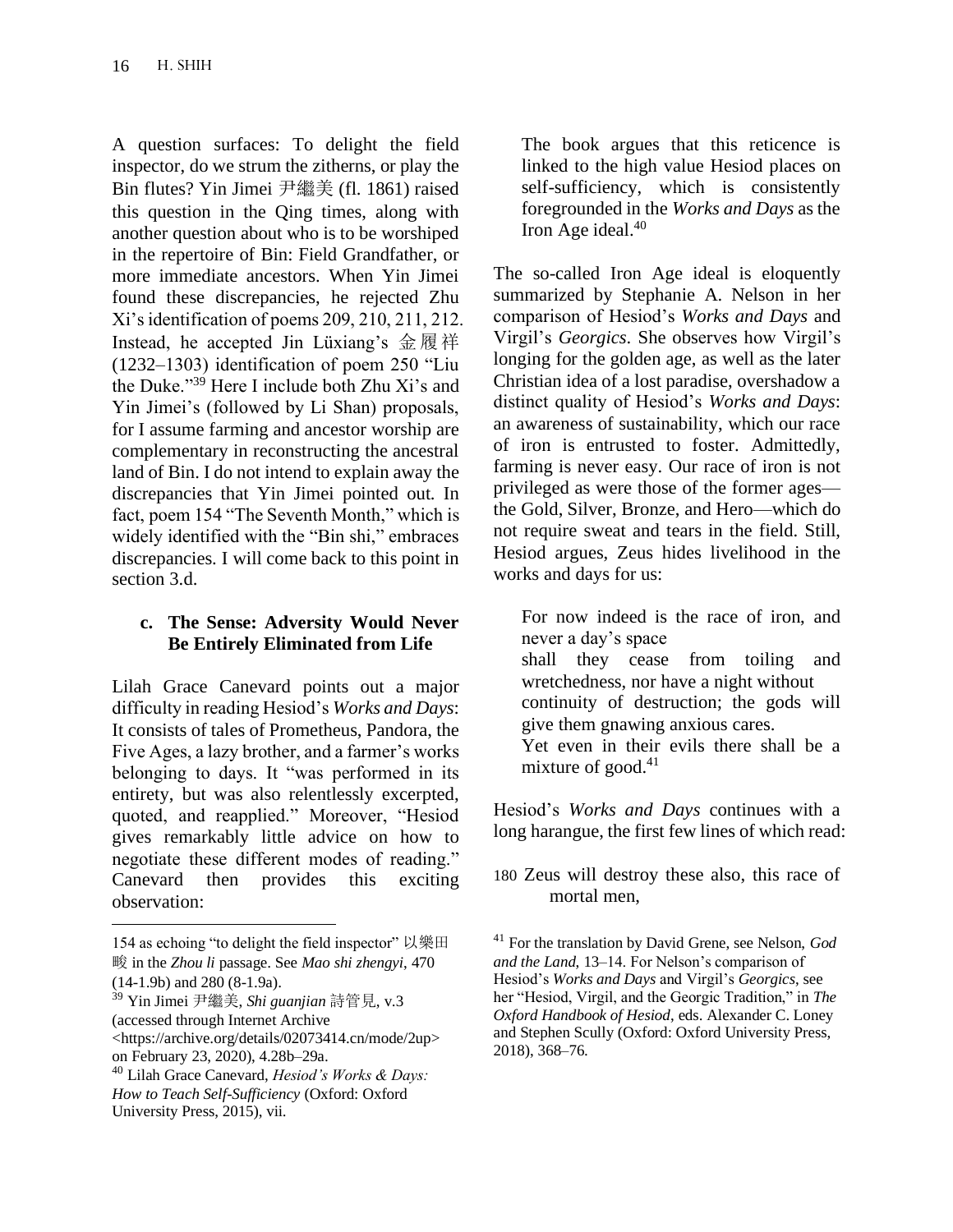- when even at their birth they shall be grey at the temples;
- when father shall not be at one with his children nor they with him,
- nor guest with host nor friend with friend nor brother
- shall be friendly as before. These people shall dishonor
- their parents, even at the moment of aging; they will fault them
- with words of abuse. Cruel, they will know nothing of the god's vengeance.

In the same didactic and firm tone, Hesiod's poem describes the justice of Zeus and its close relationship with farming. There is thus a balance between the self-sufficiency of our race of iron and the wrath of Zeus. The didactic tone is exactly the reason why Plato believes Hesiod's *Works and Days* is beneficial for the young, whereas Homeric poems about gods, kings, and heroes are not. $42$ 

Comparable to the didactic message is the *youhuan yishi* 憂患意識 of the Zhou culture, or "a *sense* that adversity would never be entirely eliminated from life," <sup>43</sup> which is evoked by poem 113 "Big Rat" for the audience of the repertoire of Bin. The singer(s) threatens to leave the "big rat" just as Hesiod threatens his lazy, greedy brother that people like him will be destroyed. Those who neglected their duties would be forced to "log out" from the hypertextuality and listen:

| 碩鼠碩鼠    | Big rat, big rat,             |
|---------|-------------------------------|
| 無食我苗    | Do not eat our rice-shoots!   |
| 三歲貫女    | Three years we have slaved    |
|         | for you,                      |
| 20 莫我肯勞 | Yet you did nothing to reward |
|         | us.                           |

<sup>42</sup> Robert M. van den Berg, "Proclus on Hesiod's *Works and Days* and 'Didactic' Poetry." *The Classical Quarterly* 64.1 (May 2014): 383–97.

| 逝將去女    | At last we are going to leave                       |  |  |  |  |  |
|---------|-----------------------------------------------------|--|--|--|--|--|
| 適彼樂郊    | you<br>And go to those happy<br>borders;            |  |  |  |  |  |
| 樂郊樂郊    | borders,<br>Happy<br>happy                          |  |  |  |  |  |
| 24 誰之永號 | borders,<br>Where no sad songs<br>are<br>sung. $44$ |  |  |  |  |  |

In reconstructing an epic of the Zhou people, Professor Wang sensibly associates poem 113 "Big Rat" with poem 250 "Liu the Duke" (discussed above in the "Bin ya"). Despite the huge gap between the two poems—poem 250 about a pre-dynastic Zhou hero and poem 113 about a late Zhou tyrant—Professor Wang sees their common goal: to go to those happy borders, so that we will stop long pining (*er wu yongtan* 而無永歎); having arrived there, who would long wail (*shei zhi yonghao* 誰之永  $\frac{45}{31}$  ( $\frac{10^{45}}{21}$  By linking the two poems, Professor Wang implies the happy borders mentioned in poem 113 are Bin, where Liu the Duke in poem 250 settled his people and revived Lord Millet's agricultural work. To regain the selfsufficiency bestowed on our race of iron, one has to log out from the celebrative repertoire from time to time, and keep in mind the sense that adversity would never be entirely eliminated from life.

#### **d. On the Mid-Spring/Autumn Day: To Receive the Heat/Greet the Cold**

According to the *Zhou li*, the "Bin shi" is performed on the Mid-Spring morning and the Mid-Autumn night, to the earthen drums and Bin flutes, in order to receive the heat or greet the cold. Poem 154 "The Seventh Month" has been identified with the "Bin shi" by almost all the scholars.

<sup>&</sup>lt;sup>43</sup> For the definition, inspired by Hsü Fu-kuan 徐復觀, see Wang, *From Ritual to Allegory*, 114.

<sup>44</sup> Waley's translation in *The Book of Songs,* 309.

<sup>45</sup> Wang, *From Ritual to Allegory*, 86.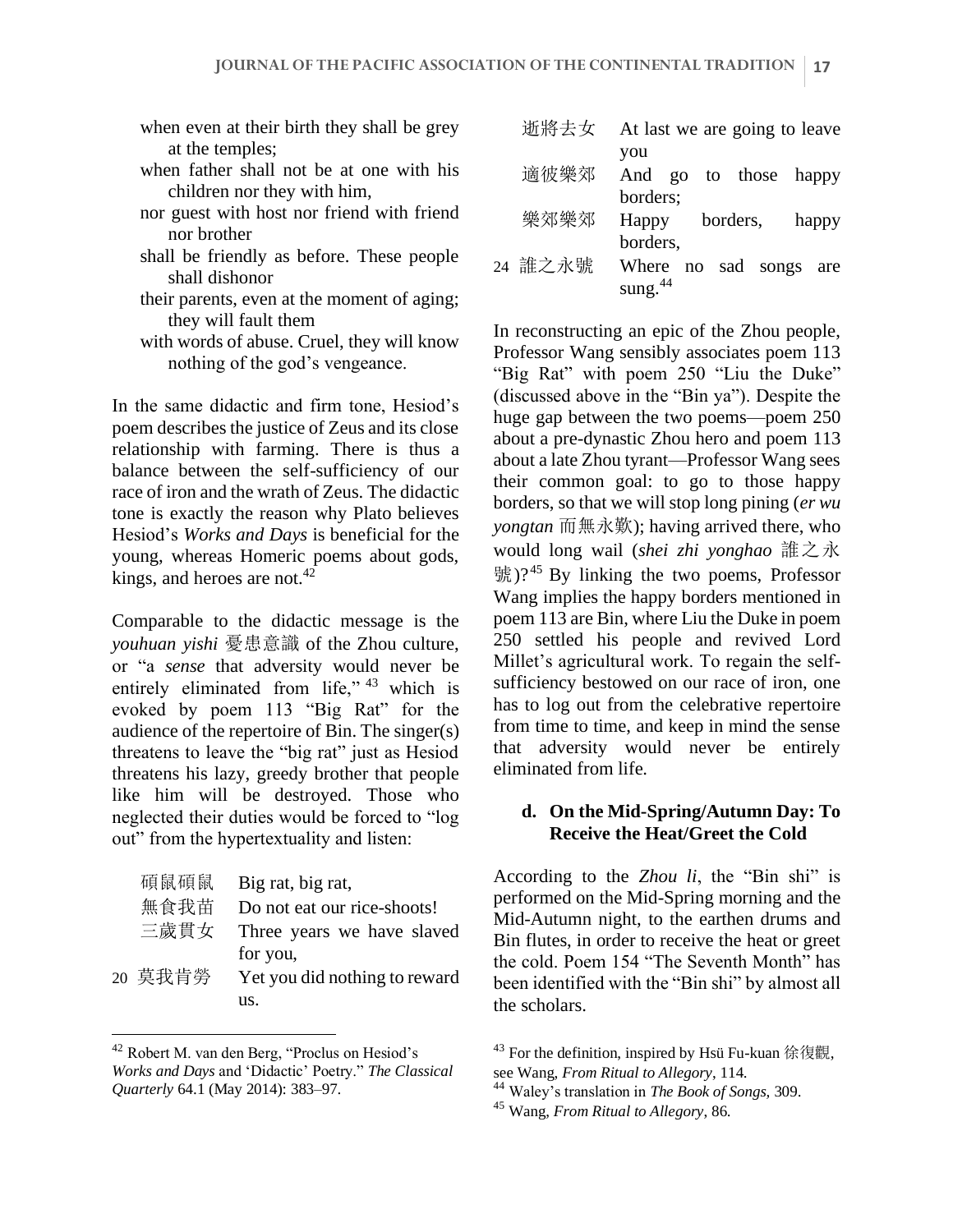In his category of the "phenomenal calendars and almanacs," Joachim Gentz juxtaposes the *Shi jing* poem "The Seventh Month" with 1) the "Yao Dian" 堯典 chapter of the *Shang shu*  尚書, 2) the *Xia xiaozheng* 夏小正 (which became a chapter of the *Da Dai Li ji* 大戴禮 記), and 3) the "Yue ling" 月令 fragments of the *Yi Zhou shu* 逸周書. <sup>46</sup> Admittedly, "The Seventh Month" records the visible continuous changes of heaven and earth as the rest do. However, instead of starting with the first month or the spring, the poem starts with the seventh month when "Scorpio is sinking below the horizon at the moment of its first visibility at dusk":<sup>47</sup>

| 七月流火 In the seventh month the Fire |
|------------------------------------|
| ebbs:                              |
| 九月授衣 In the ninth month I hand out |
| the coats.                         |

As if the first two lines are not surprising enough, the poem switches to another calendar system in its third and fourth lines:

| 一之日觱發 In the days of the First, sharp |
|---------------------------------------|
| frosts:                               |

<sup>&</sup>lt;sup>46</sup> According to Gentz, the "Yue ling"  $\exists \diamondsuit$  fragments of the *Yi Zhou shu* 逸周書 are different from the "Yue ling" 月令 chapter in the *Li ji* 禮記, for the latter is an amalgamation of the phenomenal and the agent cyclical systems. See his chapter "The Ritual Meaning of Textual Form: Evidence from Early Commentaries of the Historiographic and Ritual Traditions," in *Text and Ritual in Early China*, ed. Martin Kern (Seattle: University of Washington Press), 138.

4 
$$
\square
$$
 2  $\square$  2  $\square$  3  $\square$  4  $\square$  2  $\square$  4  $\square$  2  $\square$  3  $\square$  4  $\square$  5  $\square$  6  $\square$  7  $\square$  8  $\square$  8  $\square$  9  $\square$  1  $\square$  1  $\square$  1  $\square$  1  $\square$  1  $\square$  1  $\square$  1  $\square$  1  $\square$  1  $\square$  1  $\square$  1  $\square$  1  $\square$  1  $\square$  1  $\square$  1  $\square$  1  $\square$  1  $\square$  1  $\square$  1  $\square$  1  $\square$  1  $\square$  1  $\square$  1  $\square$  1  $\square$  1  $\square$  1  $\square$  1  $\square$  1  $\square$  1  $\square$  1  $\square$  1  $\square$  1  $\square$  1  $\square$  1  $\square$  1  $\square$  1  $\square$  1  $\square$  1  $\square$  1  $\square$  1  $\square$  1  $\square$  1  $\square$  1  $\square$  1  $\square$  1  $\square$  1  $\square$  1  $\square$  1  $\square$ 

The traditional commentaries tell us that the "# *yue*" expressions belong to the calendar system of the old Xia times, whereas the "# *zhi ri*" expressions refer to the Zhou calendar. <sup>48</sup> While other phenomenal calendars and almanacs attempt to be systematic, this poem resists chronological order and embraces discrepancies.

What adds to the complexity is that several stanzas in the poem are "hyperlinked." The first stanza, for example, begins by "greeting the cold" (rhyme groups A and B) but ends by "delighting the field inspector" (rhyme group  $C^{49}$ —the former is the function of the "Bin shi" and the latter, the function of the "Bin ya" upon activation:

|   | 七月流火  | (A) |
|---|-------|-----|
|   | 九月授衣  | (A) |
|   | 一之日觱發 | (B) |
| 4 | 二之日栗烈 | (B) |
|   | 無衣無褐  | (B) |
|   | 何以卒歲  | (B) |
|   | 三之日于耜 | (C) |
| 8 | 四之日舉趾 | (C) |

Gilligan, *Climate, Clothing, and Agriculture in Prehistory* (New York: Cambridge University Press, 2019), which argues "fiber production and the advent of woven fabrics, developed in response to global warming, were pivotal to the origins of agriculture" (see the back-cover blurb of the book).

<sup>48</sup> The many calendar systems in early China can mean complicated political ideologies. See Ch'en Meng-chia 陳夢家, "The Greatness of Chou (ca. 1027–ca. 221 B.C.)," in *China*, ed. Harley Farnsworth MacNair (Berkeley: University of California Press, 1946), 70– 71; David W. Pankenier, "The Cosmo-Political Background of Heaven's Mandate," *Early China* 20 (1995): 160, note 79.

<sup>47</sup> From this point on is Waley's translation in *The Book of Songs*, 164–67, with minor changes in the translation of line 11 田畯至喜 to be consistent with my discussion of the same line elsewhere. For notes on the Fire/Scorpio, see Waley, trans., *The Book of Songs*, 164; Fang Yurun 方玉潤, "Qiyue liuhuo zhi tu" 七月 流火之圖, in his *Shi jing yuanshi* 詩經原始 (Beijing: Zhonghua shuju, 1986), 15. For an archaeological/anthropological analysis, see Ian

<sup>49</sup> William H. Baxter, *A Handbook of Old Chinese Phonology* (New York: Mouton de Gruyter, 1992), Appendix B.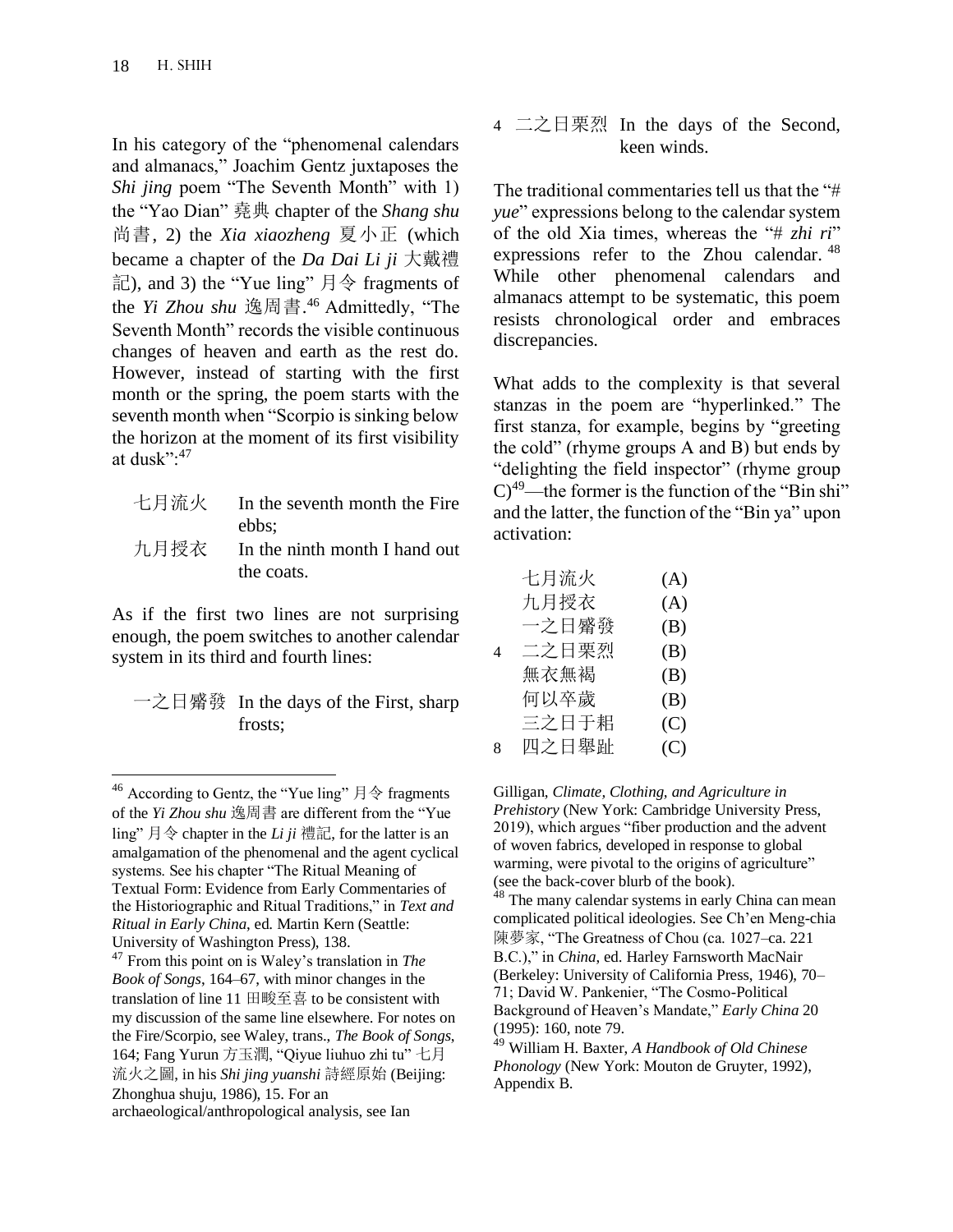| 同我婦子 | (C) |
|------|-----|
| 饁彼南畝 | (C) |
| 田畯至喜 | (C) |

In the seventh month the Fire ebbs; In the ninth month I hand out the coats. In the days of the First, sharp frosts;

- 4 In the days of the Second, keen winds. Without coats, without serge, How should they finish the year? In the days of the Third they plough;
- 8 In the days of the Fourth out I step With my wife and children, Bringing hampers to the southern acre Where the field inspector arrives and is delighted.

As for the last stanza, it begins by cutting the ice and ends by toasting to the lord's longevity. These are associated with "resting the old," the function of the "Bin song" upon activation:

|    | 二之日鑿冰沖沖 | (A) |
|----|---------|-----|
|    | 三之日納于凌陰 | (A) |
| 80 | 四之日其蚤   | (B) |
|    | 獻羔祭韭    | (B) |
|    | 九月肅霜    | (C) |
|    | 十月滌場    | (C) |
| 84 | 朋酒斯響    | (C) |
|    | 曰殺羔羊    | (C) |
|    | 躋彼公堂    | (C) |
|    | 稱彼兕觥    | (C) |
| 88 | 萬壽無疆    | (C) |
|    |         |     |

In the days of the Second they cut the ice with tingling blows;

In the days of the Third they bring it into the cold shed.

80 In the days of the Fourth very early They offer lambs and garlic.

In the ninth month are shrewd frosts; In the tenth month they clear the stackgrounds.

84 With twin pitchers they hold the village feast,

Killing for it a young lamb.

Up they go into their lord's hall, Raise the drinking-cup of buffalo-horn:

88 "Hurray for our lord; may he live for ever and ever!"

The variety of functions within one poem and sometimes even within one stanza reminds us of Zheng Xuan's proposal that "The Seventh Month" is *the* poem that embodies the "Bin shi," "Bin ya," and "Bin song." How does this work? As mentioned toward the end of section one, Wang Xianqian believes "Bin shi," "Bin ya," and "Bin song" refer to different musical modes. When performed in the "Bin shi" mode, the poem is to receive the heat and greet the cold; when performed in the "Bin ya" mode, the poem is to delight the field inspector; when performed in the "Bin song" mode, the poem is to rest the old. This is close to the concept of hyperlinks. Only when activated in the right way, the hyperlinks can lead us to somewhere else. I would argue, however, that timing is as important as music in activation. While the music of Bin is to cross the spatial barriers and transport the audience back to the ancestral land, $50$  the rotation of seasons is to cross the temporal.

I would also argue that "The Seventh Month" is not the only hyperlinked text in the repertoire of Bin. Together with the texts discussed above, it forms an expansive agricultural hypertextuality in the *Shi jing*. The rhyme words of *lie* 烈 and *sui* 歲 in stanza 1 (underlined below), for example, are already

<sup>50</sup> Fu Ssu-nien 傅斯年 observes that the state of Bin in the *Shi jing* is the "new state of Bin" in the east (i.e. the state of Lu), rather than the old state of Bin in the west. See his *Shi jing jiangyi gao* 詩經講義稿 (1929; Taipei:

Wunan, 2013), 59–60. When the Zhou people moved east, the music of Bin could presumably "transport" them back to the ancestral land.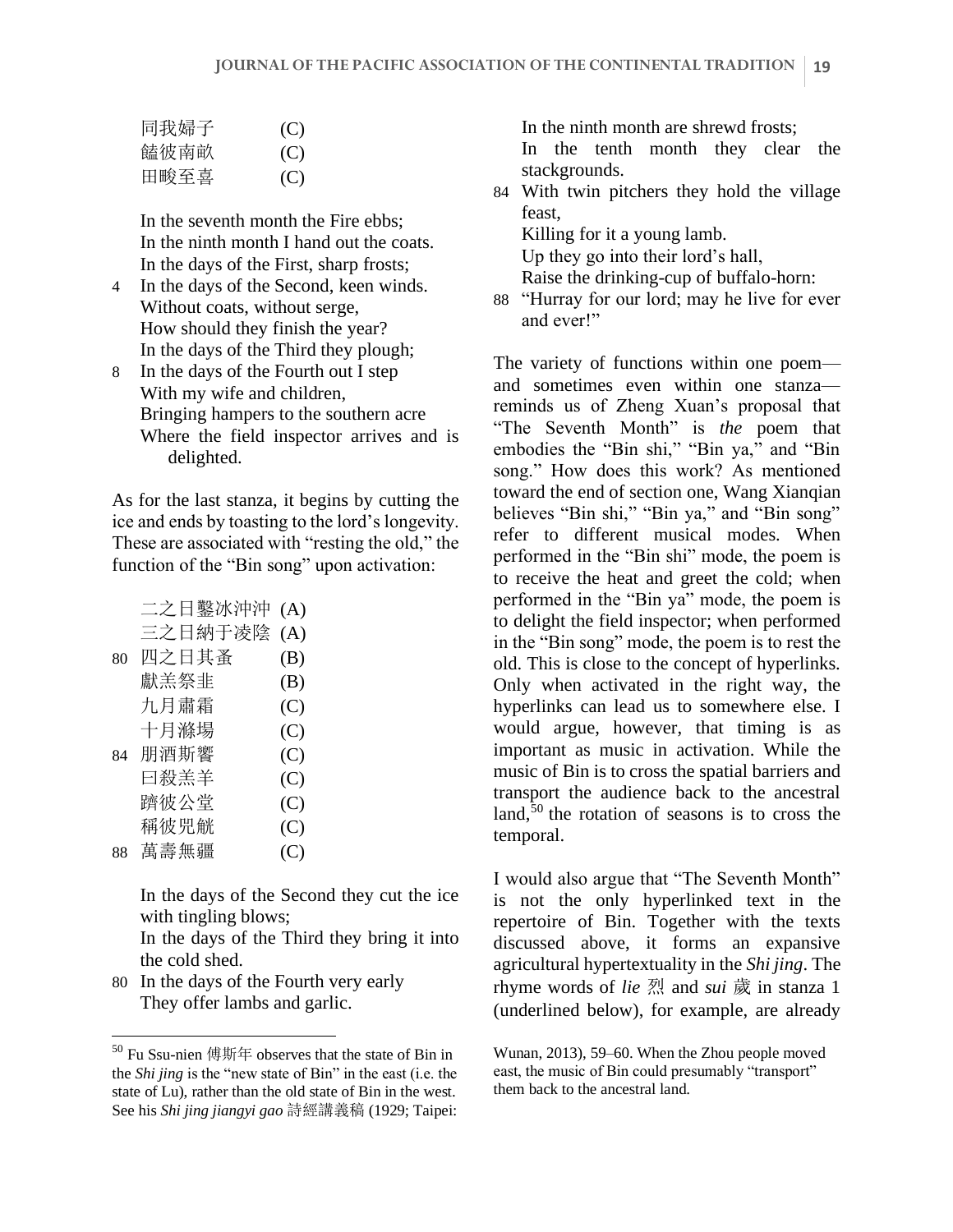seen (or heard) in poem 245 "Birth of the Men" in the "Bin ya":

|                              | 載燔載烈 We roast it, and we broil it-- |  |  |  |  |
|------------------------------|-------------------------------------|--|--|--|--|
| 以興嗣歲 In order to magnify the |                                     |  |  |  |  |
|                              | coming years.                       |  |  |  |  |

Although now, very different senses are displayed (also underlined for comparison):

| 一之日觱發 | (B) |
|-------|-----|
| 二之日栗烈 | (B) |
| 無衣無褐  | (B) |
| 何以卒歲  | (B) |

In the days of the First, sharp frosts; In the days of the Second, keen winds. Without coats, without serge, How should they finish the year?

The rhyme words of Rhyme group C in stanza 1 are even more familiar, as underlined here: 三之日於耜, 四之日舉趾。同我婦子, 饁 彼南畝。田畯至喜. We have repeatedly seen (or heard) the same rhyme words in the "Bin ya" and the "Bin song," as underlined below:

Poems 211 and 212 (Bin ya): 曾孫來止,以其婦子,饁彼南畝。田畯 至喜。

Poem 211 (Bin ya): 今適南畝, 或耘或<u>耔</u>。黍稷薿<u>薿</u>。攸介 攸止,烝我髦<u>士</u>。

Poem 212 (Bin ya): 以我覃耜, 俶載南畝。

Poem 290 (Bin song): 侯彊侯以,有嗿其饁。思媚其婦,有依 其士。有略其耜, 俶載南畝。

Poem 291 (Bin song): 罗畟良耜, 俶載南畝。

Whoever composed the above poems must have had the "secret recipe" of these underlined rhyme words 耜以趾止耔子畝婦 士喜薿 in mind. In Roland Barthes' words, the rhyme words are the "anonymous, untraceable, and yet *already read* [or *heard*]." <sup>51</sup> Sharing this recipe, the singer(s) of poem 154 uses it to grow the agricultural universe with even more entrances.

If the entire poem mostly embraces discrepancy and hypertextuality, stanza 5 finds its own way to stick to the same rhyme while giving a continuous sequence of months from the fifth to the tenth:

|    | 五月斯螽動股   | (A) |
|----|----------|-----|
|    | 六月莎雞振羽   | (A) |
|    | 七月在野     | (A) |
| 48 | 八月在宇     | (A) |
|    | 九月在戶     | (A) |
|    | 十月蟋蟀入我牀下 | (A) |
|    | 穹室熏鼠     | (A) |
| 52 | 塞向墐戶     | (A) |
|    | 嗟我婦子     | (A) |
|    | 曰為改歲     | (A) |
|    | 入此室處     | (A) |

In the fifth month the locust moves its leg,

In the sixth month the grasshopper shakes its wing,

In the seventh month, out in the wilds;

- 48 In the eighth month, in the farm, In the ninth month, at the door.
	- In the tenth month the cricket goes under my bed.
	- I stop up every hole to smoke out the rats,

*Text*, trans. Stephen Heath (1977; London: Fontana, 1990), 160.

<sup>51</sup> Martínez-Alfaro, "Intertextuality," 278; Roland Barthes, "From Word to Text," in his *Image-Music-*